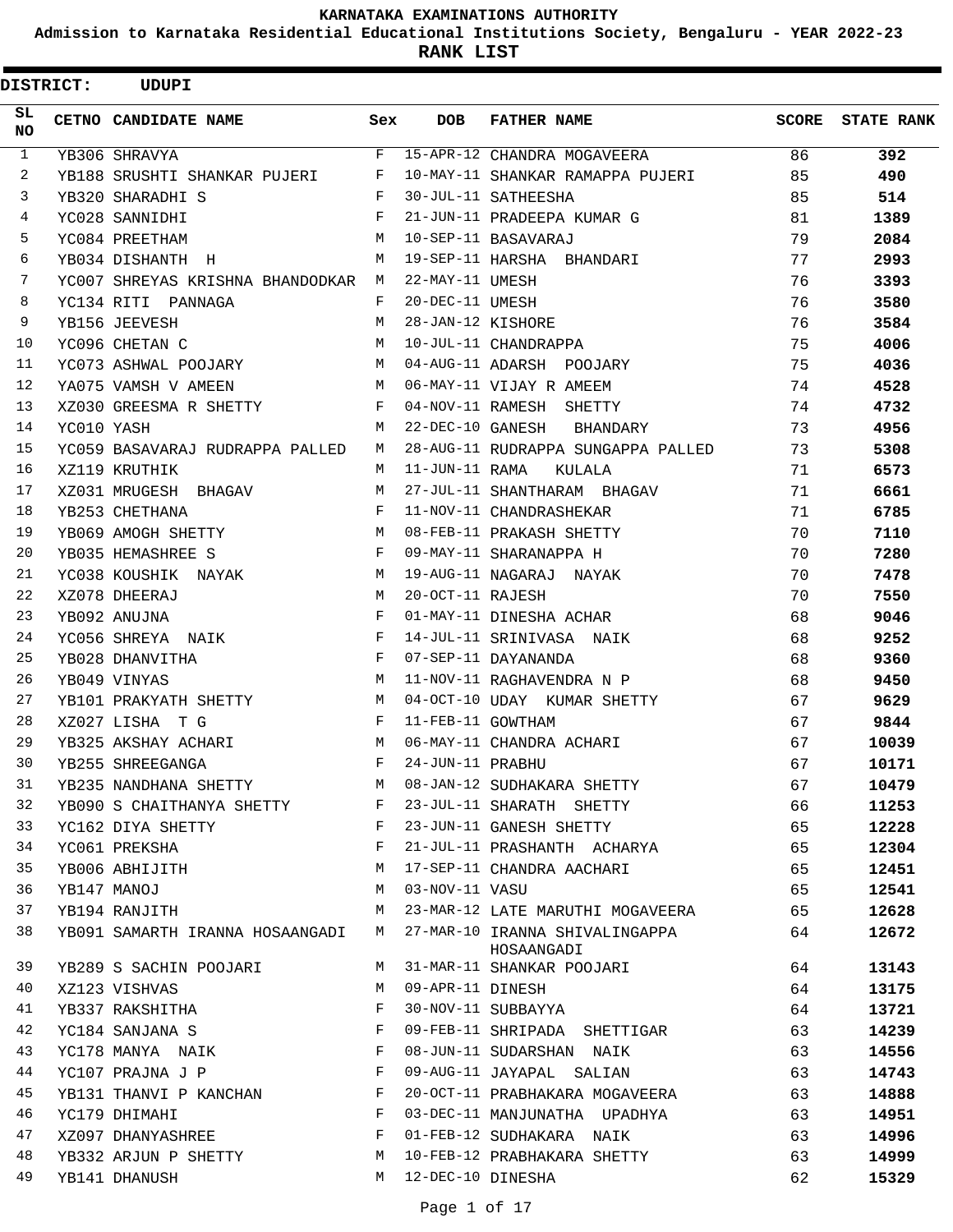**Admission to Karnataka Residential Educational Institutions Society, Bengaluru - YEAR 2022-23**

| <b>DISTRICT:</b> | <b>UDUPI</b>                         |              |                   |                                     |              |                   |
|------------------|--------------------------------------|--------------|-------------------|-------------------------------------|--------------|-------------------|
| SL<br>NO.        | CETNO CANDIDATE NAME                 | Sex          | DOB               | <b>FATHER NAME</b>                  | <b>SCORE</b> | <b>STATE RANK</b> |
| 50               | YB297 VINAYAKRISHNA                  | M            | $13-MAR-11$ RAVI  |                                     | 62           | 15583             |
| 51               | YC035 RAKSHITHA SHETTY               | F            |                   | 21-MAR-11 HARISHA SHETTY            | 62           | 15607             |
| 52               | YB282 VATSALA                        | F            |                   | 27-MAR-11 CHANDRA POOJARI           | 62           | 15633             |
| 53               | YB167 CHIRAG V POOJARI               | М            |                   | 27-MAY-11 VIJAY POOJARI             | 62           | 15827             |
| 54               | YB154 MANASVI SHETTY                 | F            |                   | 05-JUN-11 MANJUNATHA SHETTY         | 62           | 15861             |
| 55               | YA027 SRUSTI                         | F            |                   | 19-AUG-11 SIDDALINGESHWARA          | 62           | 16123             |
| 56               | XZ072 DIVYA KAMATH                   | F            |                   | 13-SEP-11 SURESH KAMATH             | 62           | 16171             |
| 57               | YB249 SANTOSH DOREGAL                | М            |                   | 27-JUN-10 BASALINGAPPA              | 61           | 16463             |
| 58               | YB270 SPOORTHI SHETTY                | F            |                   | 01-AUG-11 POORNAKAR SHETTY          | 61           | 17454             |
| 59               | YC029 MANJUNATH RAJESH ELIGERA       | М            |                   | 18-OCT-11 RAJESH ELIGERA            | 61           | 17660             |
| 60               | YC009 SAGAR                          | М            |                   | 16-JUN-11 DEVADAS NAIK              | 60           | 18748             |
| 61               | YB221 APEKSHA                        | F            | 08-JUL-11 RAMESH  | SHETTY                              | 60           | 18834             |
| 62               | YB103 SVAPNA                         | F            |                   | 19-JUL-11 LAKSHMANA                 | 60           | 18877             |
| 63               | YB263 SAJANI                         | F            |                   | 31-JUL-11 SULYA BELARI              | 60           | 18919             |
| 64               | YB169 SHREEKANTH                     | M            |                   | 15-AUG-11 MAHANTHESH THOTAD         | 60           | 18953             |
| 65               | YC079 PRATHEEKSHA                    | F            | 09-NOV-11 PRAKASH |                                     | 60           | 19174             |
| 66               | YB113 NISHCHITHA U ACHARI            | F            |                   | 13-JAN-12 UMESHA ACHARI             | 60           | 19257             |
| 67               | XZ006 SHAIN SHAJI CHAKO              | М            |                   | 02-OCT-09 SHAJI CHAKO               | 59           | 19289             |
| 68               | YB281 VACHAN                         | M            |                   | 27-MAR-11 CHANDRA POOJARI           | 59           | 19974             |
| 69               | YA042 ABHISHEK                       | M            |                   | 30-MAY-11 MAHANTHESH THENGINAKAI    | 59           | 20209             |
| 70               | YB081 PRAJWAL                        | M            |                   | 29-JUL-11 CHANDRA DEVADIGA          | 59           | 20465             |
| 71               | XZ056 PRATHVI N POOJARY              | М            |                   | 02-SEP-11 NAGESH POOJARY            | 59           | 20586             |
| 72               | YC138 ADARSH                         | М            |                   | 20-DEC-11 BHARATH GANIGA            | 59           | 20815             |
| 73               | XZ033 ANURADHA NAGAPPA ALUR          | F            | 05-SEP-10 NAGAPPA | ALUR                                | 58           | 21030             |
| 74               | XZ074 SAJIN                          | М            |                   | 28-MAY-11 LAVAJETH                  | 58           | 21840             |
| 75               | YB002 DHANUSH                        | М            |                   | 28-JUN-11 SURENDRA                  | 58           | 21977             |
| 76               | YB015 CHETHAN                        | M            |                   | 10-NOV-11 CHANDRA NAIK              | 58           | 22380             |
| 77               | YC045 GAGAN                          | M            |                   | 19-DEC-11 JEEVALAPPA CHANDAPPA NAIK | 58           | 22457             |
| 78               | YB178 KHUSHI                         | F            |                   | 15-FEB-12 VASANTHA SHETTY           | 58           | 22500             |
| 79               | YB214 SUSHMITHA G                    | F            |                   | 06-MAR-12 GANAPATHI                 | 58           | 22506             |
| 80               | YA069 SUNIL MALLESH KABBARAGI        | M            |                   | 01-NOV-10 MALLESH BALAPPA KABBARAGI | 57           | 22809             |
| 81               | XZ053 TEJASWINI J BHAJANTRI          | F            |                   | 29-DEC-10 JAGADEESH                 | 57           | 22941             |
| 82               | YC105 ADITHYA U POOJARY              | M            |                   | 22-MAY-11 UMESH POOJARI             | 57           | 23483             |
| 83               | YB070 ASHVITHA G GANIGA              | $\mathbf{F}$ |                   | 11-OCT-11 GOPALAKRISHNA             | 57           | 24056             |
| 84               | XZ109 SHASHWATH S KULAL M            |              |                   | 25-OCT-11 SHEKHARA KULALA           | 57           | 24102             |
| 85               | YB009 SAMPATH SHETTY                 | M            |                   | 05-FEB-11 GANESH SHETTY             | 56           | 24862             |
| 86               | YB111 THARUN KUMAR                   | M            |                   | 14-FEB-11 NAGARAJ                   | 56           | 24893             |
| 87               | YB152 SUBRAHMANYA                    | М            |                   | 15-MAR-11 MANJUNATHA                | 56           | 24998             |
| 88               | YA037 NIDHEESH P KOTYAN              | M            |                   | 21-APR-11 PRAVEEN D POOJARI         | 56           | 25180             |
| 89               | YB185 SINCHANA                       | F            |                   | 03-JUN-11 RAMESH NAIK               | 56           | 25368             |
| 90               | <b>Example 2</b> F<br>YB025 VIBHITHA |              |                   | 23-JUL-11 VIJAY SHETTY              | 56           | 25599             |
| 91               | YB115 ABHAYA                         | M            |                   | 19-OCT-11 BHOJA KULALA              | 56           | 25898             |
| 92               | XZ064 POORVI                         | F            |                   | 27-DEC-11 VITTALA                   | 56           | 26081             |
| 93               | YB132 KARTHIK K ACHAR M              |              |                   | 11-FEB-12 KESHAVA ACHAR             | 56           | 26107             |
| 94               | YC117 ARYAN                          | M            |                   | 03-APR-12 KUBERA DEVADIGA           | 56           | 26123             |
| 95               | YB199 K U NIDHISH                    | М            |                   | 15-APR-11 UDAYA NAIK                | 55           | 27049             |
| 96               | YB144 ARJUN                          | М            |                   | 16-MAY-11 RAMESH DEVADIGA           | 55           | 27208             |
| 97               | YB067 GOWTHAM                        | M            | 02-JUN-11 GOPALA  |                                     | 55           | 27294             |
| 98               | YB063 SATHWIK SHETTY                 | M            |                   | 08-JUN-11 CHANDRA SHETTY            | 55           | 27335             |
| 99               | YB279 SHASHIKIRAN                    | M            |                   | 09-JUN-11 RAGHUNATH                 | 55           | 27339             |
|                  |                                      |              | Page 2 of 17      |                                     |              |                   |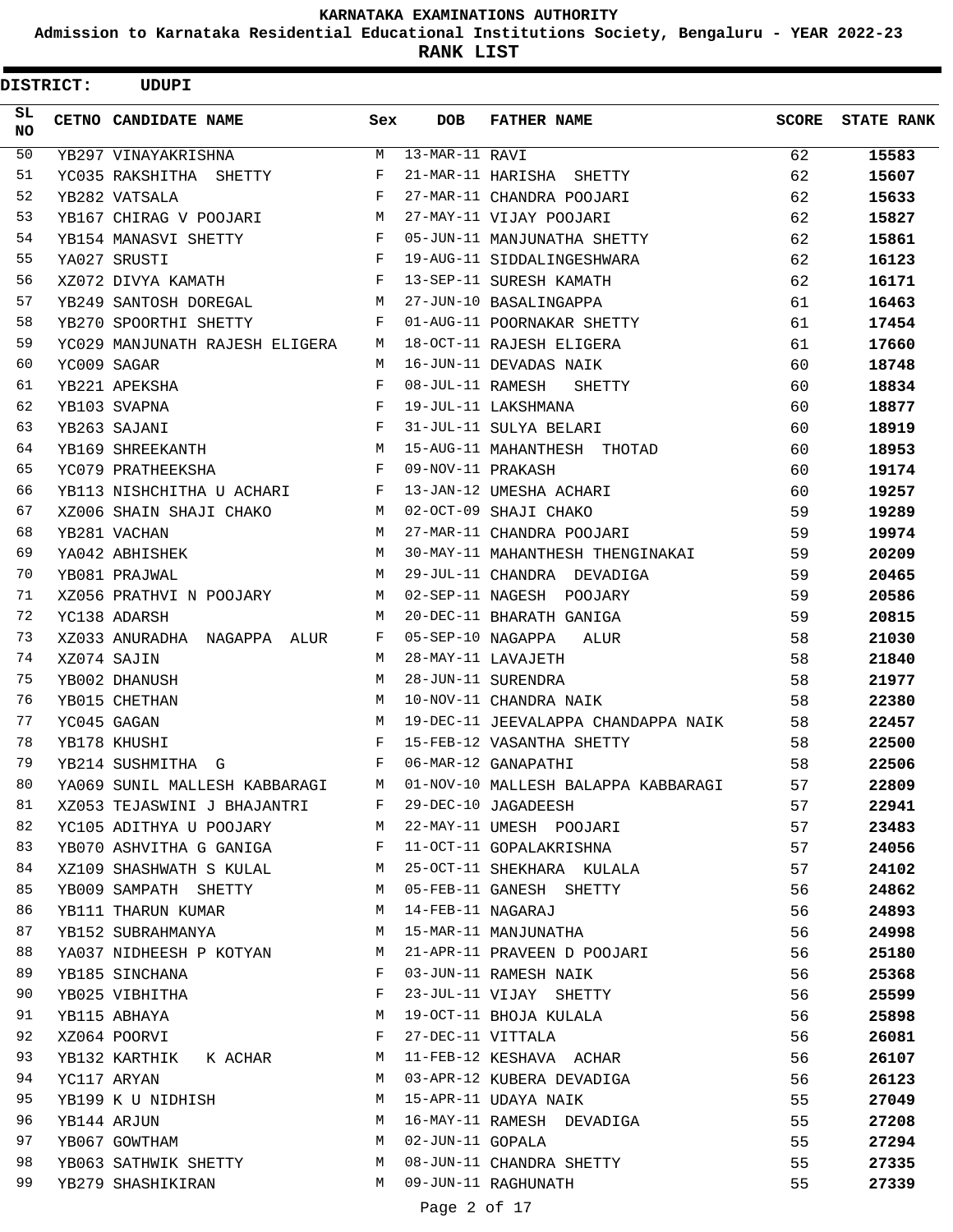**Admission to Karnataka Residential Educational Institutions Society, Bengaluru - YEAR 2022-23**

**RANK LIST**

| <b>DISTRICT:</b> | <b>UDUPI</b>                        |              |                   |                                      |       |                   |
|------------------|-------------------------------------|--------------|-------------------|--------------------------------------|-------|-------------------|
| SL.<br>NO.       | CETNO CANDIDATE NAME                | Sex          | <b>DOB</b>        | <b>FATHER NAME</b>                   | SCORE | <b>STATE RANK</b> |
| 100              | YC104 MANVITH                       | М            |                   | 01-AUG-11 CHANDRA NAIK               | 55    | 27578             |
| 101              | XZ028 JENNIFER ANCHAN               | F            |                   | 03-AUG-11 JOHN KUMAR                 | 55    | 27588             |
| 102              | YC169 AMAY KULAL                    | M            |                   | 23-OCT-11 ASHOK KULAL                | 55    | 27858             |
| 103              | YB335 PRATHIKA                      | F            |                   | 11-NOV-11 BHASKARA                   | 55    | 27917             |
| 104              | YA051 AKASH                         | M            | 11-DEC-11 BASAPPA |                                      | 55    | 27978             |
| 105              | YB118 NISHMITHA                     | F            |                   | 23-DEC-11 SHIVAKUMAR BELARI          | 55    | 28004             |
| 106              | XZ075 SANNIDHI                      | F            |                   | 23-DEC-11 SADANANDA GOWDA            | 55    | 28005             |
| 107              | YC186 SRAJANA S                     | F            |                   | 09-FEB-11 SHRIPAD SHETTIGAR          | 54    | 28716             |
| 108              | YB095 NITHIN                        | M            |                   | 25-FEB-11 NAGENDRA NAIK              | 54    | 28779             |
| 109              | YC139 SATHVIK                       | М            |                   | 28-APR-11 SURENDRA<br>KULAL          | 54    | 29114             |
| 110              | XZ122 PREETHAM                      | M            |                   | 29-APR-11 SUKUMARA SHERVEGAR         | 54    | 29122             |
| 111              | YB202 AMRUTHA                       | F            | 01-JUL-11 DINESH  |                                      | 54    | 29455             |
| 112              | YB014 THANUSH                       | M            | 17-SEP-11 PANDU   |                                      | 54    | 29862             |
| 113              | YC185 SINCHANA S                    | F            |                   | 09-FEB-11 SHRIPAD SHETTIGAR          | 53    | 30923             |
| 114              | YB229 RASHMI                        | F            |                   | 10-FEB-11 RAGHAVENDRA N              | 53    | 30926             |
| 115              | YB084 RITHWIK SHETTY                | М            |                   | 01-MAR-11 RAGHAVENDRA                | 53    | 31005             |
| 116              | YB078 HRITHIK                       | M            | 15-MAR-11 KRISHNA |                                      | 53    | 31077             |
| 117              | YC161 RAJATH                        | M            |                   | 11-JUN-11 RAGHAVENDRA KRISHNA NAIK   | 53    | 31553             |
| 118              | YC111 NISHA N SUVARNA               | F            | 20-OCT-11 NAVEEN  |                                      | 53    | 32139             |
| 119              | YB004 VIDYA                         | F            |                   | 10-JAN-12 SHANKARA                   | 53    | 32352             |
| 120              | YA004 PRITHESH                      | M            | 05-OCT-10 SATHISH |                                      | 52    | 32642             |
| 121              | XZ051 ANVITH G POOJARY              | М            |                   | 03-FEB-11 GUNAKARA                   | 52    | 33047             |
| 122              | YB330 MANVITHA                      | F            |                   | 03-FEB-11 NARASIMHA POOJARI          | 52    | 33052             |
| 123              | YB248 SHAINIKA                      | F            |                   | 23-MAY-11 RAJU POOJARI               | 52    | 33593             |
| 124              | YB179 AADHYA                        | F            |                   | 17-JUN-11 SANTHOSH                   | 52    | 33745             |
| 125              | YC025 CHANDRASHEKARA                | М            |                   | 01-JUL-11 PAKIRAPPA                  | 52    | 33836             |
| 126              | YC037 SANGEETHA                     | F            |                   | 27-AUG-11 SANJEEVA NAIK              | 52    | 34150             |
| 127              | YB171 DEEKSHA                       | F            |                   | 02-SEP-11 RAMA NAIKA                 | 52    | 34183             |
| 128              | YC071 HARSHITHA                     | F            |                   | 10-SEP-11 UDAYA POOJARY              | 52    | 34222             |
| 129              | YA123 LIKITH AMIN                   | M            |                   | 16-SEP-11 SHANTHARAM MENDON          | 52    | 34250             |
| 130              | YB157 AKSHAYAKUMAR MANJUNAT         | M            |                   | 03-OCT-11 MANJUNAT YALLAPPA KENGUTTI | 52    | 34324             |
| 131              | KENGUTTI<br>YC144 MAHESH            | M            |                   | 07-NOV-11 BHIMAPPA                   | 52    | 34436             |
| 132              | YB209 NURANDAPPA                    | М            |                   | 01-JAN-12 SANGAPPA BADIGERA          | 52    | 34599             |
| 133              | YB247 CHINMAYI                      | F            |                   | 30-JAN-12 JAYKARA JOGI               | 52    | 34625             |
| 134              | YB098 NANDANA                       | F            |                   | 02-FEB-12 MANJUNATHA NAIKA           | 52    | 34626             |
| 135              | YB159 PRANVI BHANDARI               | $\mathbf{F}$ |                   | 07-MAR-12 PRASAD BHANDARI            | 52    |                   |
| 136              | YA065 GURU BAI BASANA GOWDA         | F            |                   | 15-APR-12 BASANA GOWDA PATILA        | 52    | 34640             |
| 137              | PATILA<br>YA023 NINGAPPA YAMANAPPA  | M            |                   | 01-OCT-10 YAMANAPPA                  | 51    | 34648<br>34942    |
| 138              | RANGANNAVAR<br>YC173 BHUMIKA        | F            |                   | 02-DEC-10 SRINIVASA POOJARI POOJARI  | 51    | 35129             |
| 139              | YB077 DISHANTH                      | M            |                   | 05-DEC-10 ARUNKUMAR SHETTY           | 51    | 35140             |
| 140              | YB139 KIRAN MAHADEVA HALAPPANAVAR M |              |                   | 29-MAR-11 MAHADEVA GOVINDAPPA        | 51    | 35616             |
|                  |                                     |              |                   | HALAPPANAVAR                         |       |                   |
| 141              | YB151 SPANDANA                      | F            |                   | 10-APR-11 RAJU NAIK                  | 51    | 35700             |
| 142              | YB165 TANUSHRI                      | F            |                   | 07-MAY-11 CHANDRA NAIK               | 51    | 35824             |
| 143              | YA138 DIVYA MARIDEVAPPA KORI        | F            |                   | 03-JUN-11 MARIDEVAPPA KORI           | 51    | 35981             |
| 144              | YB036 KHUSHI                        | F            |                   | 02-JUL-11 MADEVA SUBBAYYA MOGER      | 51    | 36180             |
| 145              | YB186 SRIRAKSHA PAI                 | F            |                   | 13-JUL-11 RAGHAVENDRA PAI            | 51    | 36249             |
| 146              | YC014 TOUSIF                        | М            |                   | 27-JUL-11 MAHAMMAD RAFIK VALIKARA    | 51    | 36345             |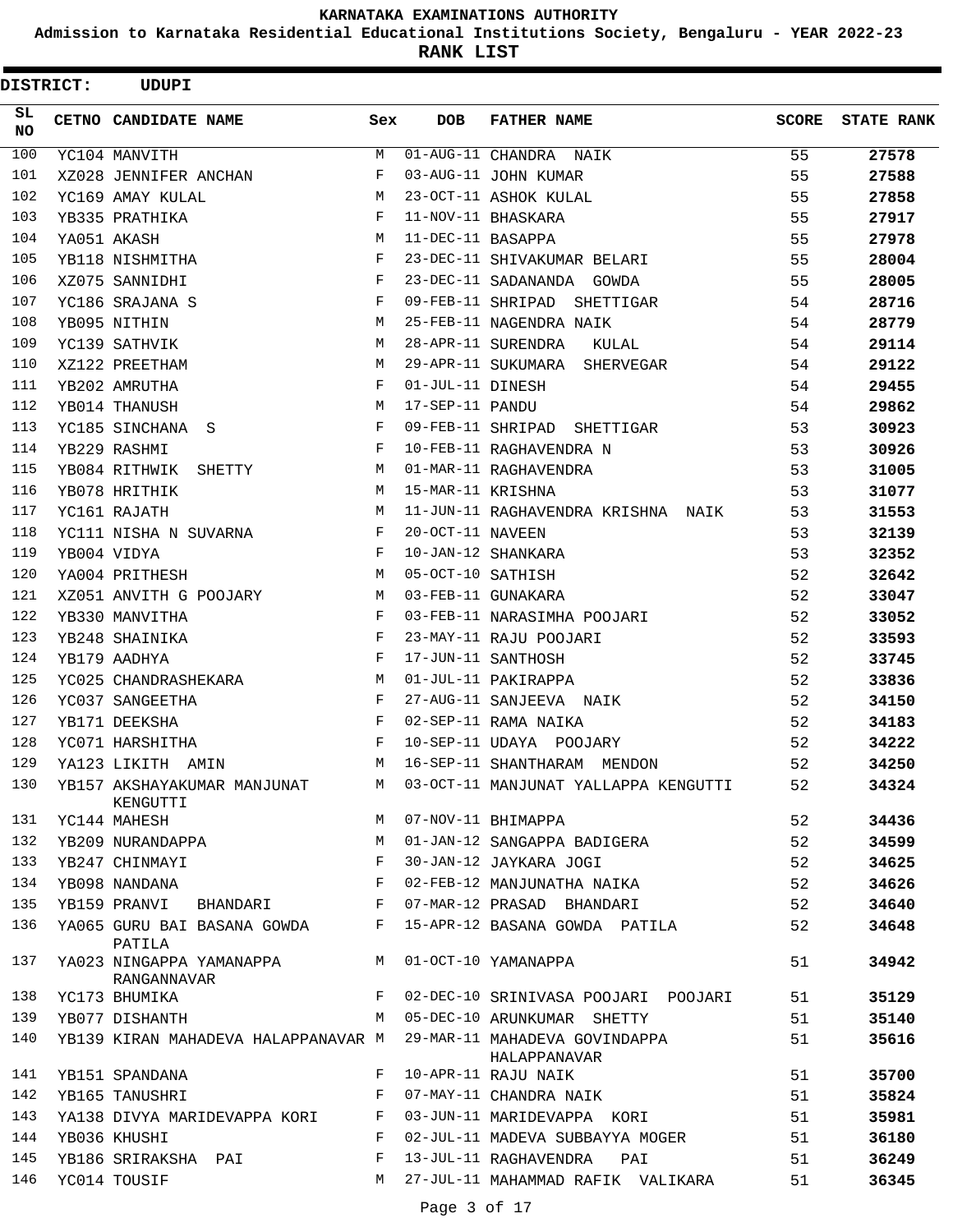**Admission to Karnataka Residential Educational Institutions Society, Bengaluru - YEAR 2022-23**

|            | <b>DISTRICT:</b> | <b>UDUPI</b>                 |                                                |                   |                                                                      |              |                   |
|------------|------------------|------------------------------|------------------------------------------------|-------------------|----------------------------------------------------------------------|--------------|-------------------|
| SL.<br>NO. |                  | CETNO CANDIDATE NAME         | Sex                                            | <b>DOB</b>        | <b>FATHER NAME</b>                                                   | <b>SCORE</b> | <b>STATE RANK</b> |
| 147        |                  | YB291 ASHRITHA               | F                                              |                   | 14-OCT-11 MADHUKARA ACHARYA                                          | 51           | 36700             |
| 148        |                  | YB107 SUJAN                  | M                                              |                   | 20-NOV-11 T RAMAKRISHNA                                              | 51           | 36831             |
| 149        |                  | YB294 NISHANTH               | M                                              |                   | 25-NOV-11 SHESHU BELARI                                              | 51           | 36849             |
| 150        |                  | YB074 KARTHIK                | М                                              | 08-DEC-11 VIJAYA  |                                                                      | 51           | 36894             |
| 151        |                  | XZ037 NAVVYA SHRINIVAS NAIK  | $\mathbf{F}$ and $\mathbf{F}$ and $\mathbf{F}$ |                   | 19-DEC-10 SHRINIVAS KORAGU NAIK                                      | 50           | 37495             |
| 152        |                  | YB334 KRUTHIKA CK            | $\mathbf{F}$                                   |                   | 17-JAN-11 CHANDRASHEKAR                                              | 50           | 37642             |
| 153        |                  | XZ117 ADHISH B               | M                                              |                   | 08-FEB-11 BHARATH KUMAR                                              | 50           | 37717             |
| 154        |                  | YB137 SHAMANTH HEGDE         | M                                              |                   | 04-APR-11 PRADEEP KUMAR HEGDE                                        | 50           | 37990             |
| 155        |                  | YC047 BHOOMIKA               | F                                              |                   | 21-MAY-11 KRISHNA SHETTY                                             | 50           | 38249             |
| 156        |                  | YC155 CHIRAG V KUMAR         | М                                              |                   | 19-AUG-11 VIJAYA KUMAR                                               | 50           | 38782             |
| 157        |                  | XZ113 VAISHNAVI              | F                                              | 20-SEP-11 YOGISH  | <b>ACHARYA</b>                                                       | 50           | 38925             |
| 158        |                  | YB119 ANUSHKA                | F                                              |                   | 26-NOV-11 RAJU POOJARI                                               | 50           | 39182             |
| 159        |                  | XZ009 SINCHANA               | F                                              | 31-MAR-11 SURESH  |                                                                      | 49           | 40424             |
| 160        |                  | YC131 YASHIKA                | F                                              |                   | 16-JUN-11 MOHANA NAIK                                                | 49           | 40908             |
| 161        |                  | XZ060 SRUJAN                 | M                                              | 07-JUL-11 SATHISH |                                                                      | 49           | 41048             |
| 162        |                  | XZ082 SHASHANK R             | М                                              |                   | 13-OCT-11 RAVI KUMAR                                                 | 49           | 41542             |
| 163        |                  | XZ067 VEENA MUTTURAJS UPPARA | F                                              |                   | 18-NOV-11 MUTTURAJA RAMANNA UPPARA                                   | 49           | 41677             |
| 164        |                  | YB099 KRUTHIK                | М                                              |                   | 12-DEC-11 THIMMAPPA                                                  | 49           | 41745             |
| 165        |                  | YB146 MANIKANTA DEVADIGA     | M                                              |                   | 15-APR-11 JAGADEESHA DEVADIGA                                        | 48           | 43050             |
| 166        |                  | YC008 NIDHI                  | F                                              |                   | 21-APR-11 BALAKRISHNA<br>KULAL                                       | 48           | 43081             |
| 167        |                  | XZ001 ADITHI                 | F                                              |                   | 27-APR-11 SANTHOSH NAIK                                              | 48           | 43113             |
| 168        |                  | YB130 MOULYA U G             | $\mathbf{F}$                                   |                   | 08-JUN-11 UDAYA KUMAR                                                | 48           | 43375             |
| 169        |                  | YB321 SHREYAS R              | M                                              |                   | 21-JUN-11 RAGHAVENDRA                                                | 48           | 43474             |
| 170        |                  | YB300 SUKESH NAIKA           | М                                              |                   | 20-JUL-11 SURESH NAIKA                                               | 48           | 43668             |
| 171        |                  | YC050 BRINDA RAI             | F                                              |                   | 11-AUG-11 BALAKRISHNA RAI                                            |              |                   |
| 172        |                  |                              |                                                |                   |                                                                      | 48           | 43794             |
|            |                  | YB312 ASHWATH                | M                                              |                   | 15-OCT-11 S RAMESHA SHETTY                                           | 48           | 44105             |
| 173        |                  | YB324 UTTAM                  | M                                              | 15-OCT-11 MANOHAR |                                                                      | 48           | 44109             |
| 174        |                  | YC055 K PRAPTHI              | F                                              | 23-OCT-11 SHIVAJI |                                                                      | 48           | 44137             |
| 175        |                  | XZ098 SHINCHANA S            | $\mathbf{F}$                                   |                   | 26-OCT-11 SHEKAHARA                                                  | 48           | 44149             |
| 176        |                  | YB143 ADITHI R DEVADIGA      | F                                              |                   | 24-NOV-11 RAJESH DEVADIGA                                            | 48           | 44253             |
| 177        |                  | XZ101 ROSHAN                 | M                                              | 26-DEC-11 RAGHU   |                                                                      | 48           | 44343             |
| 178        |                  | YB033 AKASH                  | M                                              |                   | 28-FEB-12 PRASHANTH POOJARY                                          | 48           | 44403             |
| 179        |                  | YB286 SHREYAS R KOTARI       | M                                              |                   | 07-APR-12 RAJU KOTARI                                                | 48           | 44412             |
| 180        |                  | YB153 SIDDHARTH              | M                                              |                   | 26-JAN-11 NAGARAJ R POOJARI                                          | 47           | 45149             |
| 181        |                  | YB328 TEJAS A SHETTY         | M                                              |                   | 07-FEB-11 ANILKUMAR SHETTY                                           | 47           | 45198             |
| 182        |                  | YA033 SANGAMESHA             | М                                              |                   | 10-FEB-11 SHIVAPPA                                                   | 47           | 45209             |
| 183        |                  | YB088 THANISH                | M                                              | 10-MAR-11 RAVI    |                                                                      | 47           | 45353             |
| 184        |                  | YB117 MANISH                 | M                                              |                   | 14-APR-11 MAHESH MOGER                                               | 47           | 45568             |
| 185        |                  | YA082 DIVYA MADARA           | F                                              |                   | 07-MAY-11 MONAPPA MADARA                                             | 47           | 45718             |
| 186        |                  | YC060 SRIDHARA               | М                                              |                   | 26-MAY-11 SHIVAPPA                                                   | 47           | 45842             |
| 187        |                  | YB257 SRAJAN                 | M                                              |                   | 17-JUN-11 KARUNAKARA SHETTY                                          | 47           | 46001             |
| 188        |                  | YC015 SACHIN DEVEGOWDA M     |                                                |                   | 20-JUL-11 DEVEGOWDA THIMMANAGOWDA                                    | 47           | 46238             |
| 189        |                  | YB110 SHRIKANTH              | M                                              |                   | 07-OCT-11 RAMA NAIK                                                  | 47           | 46634             |
| 190        |                  | YA086 ANKITH SRIKUMAR        | M                                              |                   | 03-NOV-11 SRIKUMAR                                                   | 47           | 46756             |
| 191        |                  | YB105 JEEVAN S DEVADIGA      | M                                              |                   | 15-NOV-11 SHRINIVASA                                                 | 47           | 46791             |
| 192        |                  | YB265 THANUSH N SHETTY       | М                                              |                   | 20-NOV-11 NAGARAJA SHETTY                                            | 47           | 46813             |
| 193        |                  | YC170 VARNITHA               | F                                              | 24-APR-12 LOKESH  |                                                                      | 47           | 47032             |
| 194        |                  | XZ065 ANANYA                 | F                                              | 24-MAY-12 KRISHNA |                                                                      | 47           | 47039             |
| 195        |                  | SALUNKE                      |                                                |                   | YB227 MANIKANTA RAGHAVENDRA M 20-NOV-10 RAGHAVENDRA SHANKARA SALUNKE | 46           | 47525             |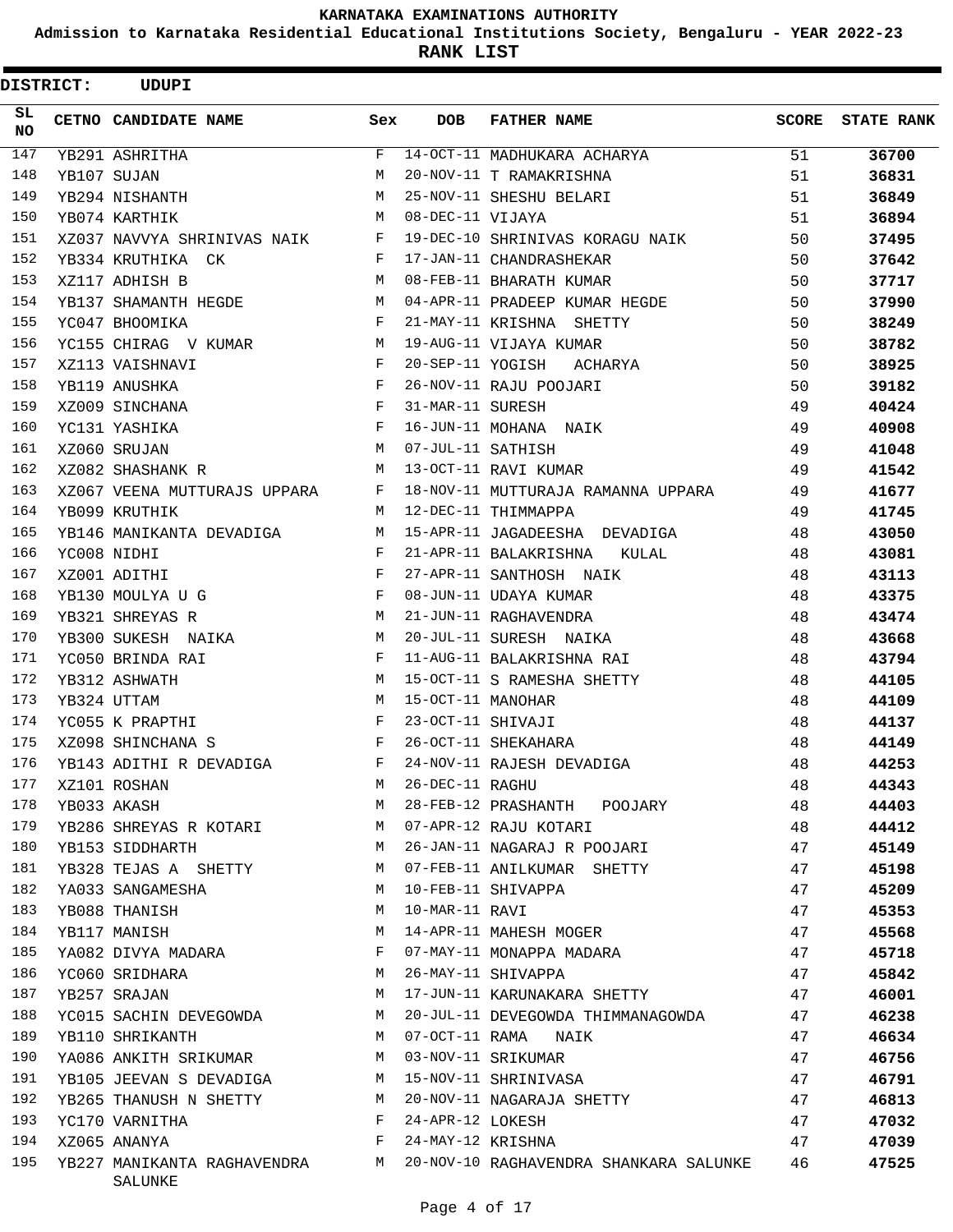**Admission to Karnataka Residential Educational Institutions Society, Bengaluru - YEAR 2022-23**

| <b>DISTRICT:</b> | <b>UDUPI</b>                           |            |                   |                                                            |              |                   |
|------------------|----------------------------------------|------------|-------------------|------------------------------------------------------------|--------------|-------------------|
| SL.<br>NO.       | CETNO CANDIDATE NAME                   | Sex        | <b>DOB</b>        | <b>FATHER NAME</b>                                         | <b>SCORE</b> | <b>STATE RANK</b> |
| 196              | XZ019 SUVARNA SHARANAPPA VADDARA       | F          |                   | 21-APR-11 SHARANAPPA BASAPPA VADDARA                       | 46           | 48345             |
| 197              | YB054 RUTHVIK                          | M          |                   | 07-MAY-11 RAGHAVENDRA DEVADIGA                             | 46           | 48443             |
| 198              | YB093 KAVYA                            | $_{\rm F}$ |                   | 24-MAY-11 CHANDRA NAIK                                     | 46           | 48571             |
| 199              | YB123 PRARTHANA                        | F          |                   | 25-JUL-11 ANANTHA ACHARI                                   | 46           | 49029             |
| 200              | YB234 SINCHANA R                       | F          |                   | 07-AUG-11 RAJESH N GOWDA                                   | 46           | 49102             |
| 201              | YC182 SREYA SHETTY                     | F          |                   | 20-AUG-11 Raviraja Shetty                                  | 46           | 49173             |
| 202              | YC140 SHARAN S NAYAK                   | м          |                   | 06-OCT-11 SHARATH R NAYAK                                  | 46           | 49413             |
| 203              | YA029 VIJAYALAKSHMI                    | F          |                   | 22-OCT-11 MALLAPPA                                         | 46           | 49486             |
| 204              | YB344 SATHVIK ACHARYA                  | М          |                   | 18-NOV-11 RATNAKARA ACHARYA                                | 46           | 49590             |
| 205              | YC011 THRSHA P SHETTY                  | F          |                   | 17-NOV-10 PRABHAKAR SHETTY                                 | 45           | 50365             |
| 206              | XZ032 SANVI SHETTY                     | F          |                   | 20-JAN-11 SATHISH SHETTY                                   | 45           | 50659             |
| 207              | YB212 SAMARTHA                         | M          |                   | 09-MAR-11 SANJEEVA BOVI                                    | 45           | 50908             |
| 208              | YB333 DINESHA MARATI                   | M          |                   | 02-APR-11 BUDDIVANTA<br>MARATI                             | 45           | 51063             |
| 209              | YC168 SANJU                            | M          |                   | 15-APR-11 BASALINGAPPA GURULINGAPPA<br><b>BHUMANNAVARA</b> | 45           | 51154             |
| 210              | XZ034 ADARSH                           | M          | 03-MAY-11 SURESH  |                                                            | 45           | 51273             |
| 211              | YC175 UJWAL UDAY POOJARY               | М          |                   | 17-JUN-11 UDAYA POOJARY                                    | 45           | 51619             |
| 212              | YC016 SHWETHA NAGARAJA MALDAR          | F          |                   | 19-JUN-11 NAGARAJA MALDAR                                  | 45           | 51632             |
| 213              | YB196 SHAMANTHA MANI                   | М          |                   | 13-SEP-11 HARISH SHETTIGARA                                | 45           | 52191             |
| 214              | YC132 YASHAS                           | M          |                   | 03-OCT-11 ASHOK NAIK                                       | 45           | 52276             |
| 215              | YC109 SARVAD D ANCHAN                  | M          |                   | 12-OCT-11 DINESH POOJARY                                   | 45           | 52327             |
| 216              | YB124 SANCHITHA                        | F          |                   | 28-NOV-11 CHANDRA MOGAVEERA                                | 45           | 52571             |
| 217              | YB239 ANUSHA                           | F          |                   | 12-JAN-12 PUTTAPPA                                         | 45           | 52708             |
| 218              | YA067 MANVITHA                         | F          | 12-JAN-12 SHANKAR |                                                            | 45           | 52710             |
| 219              | YB043 NIDHI                            | F          |                   | 01-FEB-12 GUNAPALA SHETTY                                  | 45           | 52734             |
| 220              | YB299 NIKITH P                         | M          |                   | 26-DEC-10 PRAKASH MULYA                                    | 44           | 53457             |
| 221              | YB010 DEEPTHI N A                      | F          |                   | 01-FEB-11 NARASIMHA NAIK                                   | 44           | 53650             |
| 222              | YB145 CHINMAYI                         | F          |                   | 11-APR-11 GANAPATHI NAIK                                   | 44           | 54083             |
| 223              | YA008 PRUTHVI P POOJARI                | М          | 10-MAY-11 PRASAD  |                                                            | 44           | 54299             |
| 224              | YB011 ANVITHA                          | F          |                   | 30-JUN-11 RAVINDRA JOGI JOGI                               | 44           | 54707             |
| 225              | YB222 SWATHI                           | F          |                   | 15-JUL-11 SHEKHARA SHETTY                                  | 44           | 54831             |
| 226              | YC077 THEJAS                           | М          |                   | 27-JUL-11 UMESH KULAL                                      | 44           | 54927             |
| 227              | YC142 SRIPADA MARIYAPPA<br>NAGANNAVARA | М          |                   | 22-SEP-11 MARIYAPPA NAGANNAVARA                            | 44           | 55276             |
| 228              | YB086 SHREE SAANVI                     | F          | 09-OCT-11 VIJAYA  |                                                            | 44           | 55367             |
| 229              | XZ047 TEJAS KUMAR                      | M          |                   | 04-FEB-12 RAGHAVENDRA                                      | 44           | 55766             |
| 230              | YC093 MANOJ                            | М          |                   | 22-MAY-10 DEVENDRAPPA K                                    | 43           | 55964             |
| 231              | YC086 PRAJWAL Y TILAGUL                | M          |                   | 08-SEP-10 YAMANAPPA TILAGUL                                | 43           | 56138             |
| 232              | YA019 GOUTHAMI                         | F          |                   | 03-MAR-11 RAVINDRA SHETTIGAR                               | 43           | 56857             |
| 233              | YC082 AKSHAY G KULAL                   | M          |                   | 21-APR-11 GANESHA KULAL                                    | 43           | 57220             |
| 234              | YB050 VIDYASHREE                       | F          |                   | 15-JUN-11 RAJU MARATI                                      | 43           | 57639             |
| 235              | YC083 GAUTHAMI S                       | F          |                   | 08-JUL-11 SANTHOSH                                         | 43           | 57820             |
| 236              | XZ035 DHEERAJ                          | М          |                   | 20-JUL-11 NARAYANA NAIK                                    | 43           | 57928             |
| 237              | YC066 GANGAMMA                         | F          |                   | 29-AUG-11 AMARESHA                                         | 43           | 58209             |
| 238              | YB012 ARPITHA                          | F          | 03-SEP-11 KESHAVA |                                                            | 43           | 58241             |
| 239              | YC124 YAKSHITH KUMAR                   | M          |                   | 05-SEP-11 ASHOKA NAIK                                      | 43           | 58263             |
| 240              | YB271 DEEKSHITHA SHETTY                | F          |                   | 11-OCT-11 MANJUNATH                                        | 43           | 58436             |
| 241              | YB087 SRISHANTH                        | M          |                   | 23-MAR-11 SHEKHARA BELARI                                  | 42           | 60145             |
| 242              | YC067 MOULYA                           | F          | 15-APR-11 SURESH  |                                                            | 42           | 60309             |
| 243              | YB207 POOJA PARASAPPA USALAKOPPA F     |            |                   | 22-APR-11 PARASAPPA RANGAPPA USALAKOPPA                    | 42           | 60358             |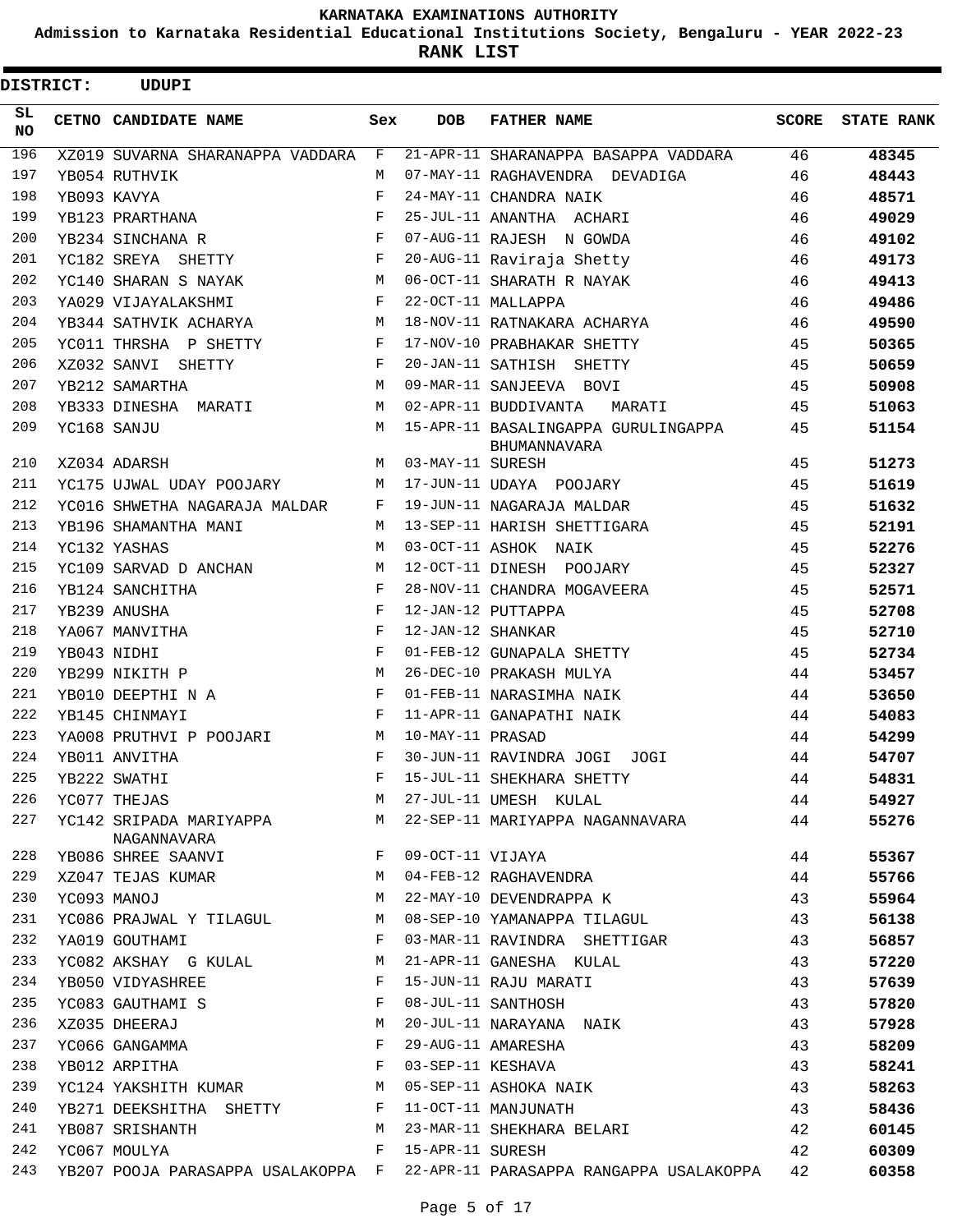**Admission to Karnataka Residential Educational Institutions Society, Bengaluru - YEAR 2022-23**

| <b>DISTRICT:</b> |            | <b>UDUPI</b>                           |              |                   |                                              |       |                   |
|------------------|------------|----------------------------------------|--------------|-------------------|----------------------------------------------|-------|-------------------|
| SL<br><b>NO</b>  |            | CETNO CANDIDATE NAME                   | Sex          | <b>DOB</b>        | <b>FATHER NAME</b>                           | SCORE | <b>STATE RANK</b> |
| 244              |            | YB206 YAMANAPPA JADI                   | M            |                   | 06-JUL-11 PARASHURAM                         | 42    | 60967             |
| 245              |            | XZ048 KAVAN                            | M            |                   | 24-AUG-11 RATHNAKARA HEGDE                   | 42    | 61309             |
| 246              |            | YB080 MANYA SHETTY                     | F            |                   | 26-SEP-11 PRAVEEN SHETTY                     | 42    | 61495             |
| 247              |            | YB072 SAKSHI S SHETTY                  | F            |                   | 18-OCT-11 SATHISH SHETTY                     | 42    | 61600             |
| 248              |            | XZ069 PRAPTHI ACHARYA                  | F            |                   | 14-DEC-11 PRAKSH ACHARYA                     | 42    | 61887             |
| 249              |            | YB128 MANISH HEGDE                     | М            |                   | 28-DEC-11 UDAYA KUMAR HEGDE                  | 42    | 61936             |
| 250              |            | YB288 SRUJANA                          | $_{\rm F}$   |                   | 04-JAN-12 SURESH SHETTY                      | 42    | 61962             |
| 251              |            | YA046 D ASHWINI                        | F            |                   | 04-MAY-11 D NANDYA NAIK                      | 41    | 63670             |
| 252              |            | XZ008 CHITHRESH SUVERNA                | М            | 22-JUL-11 VIJAYA  | POOJARY                                      | 41    | 64346             |
| 253              |            | XZ118 BHUVANESHWARI                    | F            |                   | 21-NOV-11 RAMAKRISHNA NAIK                   | 41    | 65106             |
| 254              |            | YB345 VIKAS                            | М            |                   | 10-FEB-12 SHANKAR KULALA                     | 41    | 65350             |
| 255              |            | XZ007 RASHMI                           | F            | 11-MAR-12 SHYAMA  |                                              | 41    | 65368             |
| 256              |            | YB301 LIKHITH                          | М            |                   | 26-MAR-12 GANAPATHI                          | 41    | 65374             |
| 257              |            | YC092 MEGHARAJA                        | M            |                   | 04-MAY-09 JADI BAILAPPA                      | 40    | 65406             |
| 258              |            | YA107 KIRANAKUMAR NINGAPPA GAVI        | М            |                   | 17-FEB-10 NINGAPPA TIPPANNA GAVI             | 40    | 65488             |
| 259              |            | YC034 BASAVARAJ                        | M            |                   | 02-AUG-10 YELLAPPA DANDINA                   | 40    | 65648             |
| 260              |            | YA045 JYOTI MUTTAPPA KADLIMATTI        | F            |                   | 01-OCT-10 MUTTAPPA HALAPPA KADLIMATTI        | 40    | 65791             |
| 261              |            | YC074 GANAVI S SHETTIGAR               | F            |                   | 24-MAR-11 SURENDRA SHETTIGAR                 | 40    | 66732             |
| 262              |            | YB096 SAMPATH                          | M            |                   | 01-APR-11 BASKAR MOGER                       | 40    | 66795             |
| 263              | YB068 NAGA | SHREE                                  | $_{\rm F}$   |                   | 03-APR-11 RAMESH NAIKA                       | 40    | 66817             |
| 264              |            | YC176 SHOMITH                          | М            |                   | 02-JUN-11 SURESH NAIK                        | 40    | 67301             |
| 265              |            | YB018 PRATHVI                          | M            |                   | 05-JUN-11 SANTHOSH                           | 40    | 67335             |
| 266              |            | YC030 BHIMAPPA                         | М            |                   | 11-JUL-11 DYAMANNA                           | 40    | 67705             |
| 267              |            | XZ017 SUJITH                           | M            |                   | 18-JUL-11 JAYA KULAL                         | 40    | 67767             |
| 268              |            | YB341 SAVINYA                          | F            |                   | 07-SEP-11 SANTHOSH                           | 40    | 68153             |
| 269              |            | YA101 KAVYA VASANTHA PRABHU            | $\mathbf{F}$ |                   | 08-SEP-11 VASANTHA PRABHU                    | 40    | 68157             |
| 270              |            | YC165 HARSHITH B                       | М            |                   | 23-SEP-11 BALAKRISHNA                        | 40    | 68261             |
| 271              |            | YC136 SHRISHA SHETTY                   | F            |                   | 06-OCT-11 VIJAYA SHETTY                      | 40    | 68358             |
| 272              |            | YC075 MALLIKARJUNA                     | М            | 28-MAY-12 YANKOBA |                                              | 40    | 68939             |
| 273              |            | YA018 KRISHNA HANAMANT<br>NAKKARAGUNDI | М            |                   | 30-JUL-10 HANAMANT PARASAPPA<br>NAKKARAGUNDI | 39    | 69192             |
| 274              |            | YC121 PREETI GURUNATHA<br>CHANNADASARA | F            |                   | 18-OCT-10 GURUNATHA                          | 39    | 69435             |
| 275              |            | YB273 MANYA S NAIK                     | F            |                   | 19-FEB-11 SHARATH NAIK                       | 39    | 70087             |
| 276              |            | YB317 SANKETHA                         | M            |                   | 02-JUL-11 KARUNAKAR POOJARI                  | 39    | 71199             |
| 277              |            | XZ121 VAISHNAVI                        | F            |                   | 06-JUL-11 VISHWANATHA POOJARI                | 39    | 71241             |
| 278              |            | XZ018 PRAJNA                           | F            |                   | 20-JUL-11 PRABHAKARA NAIK                    | 39    | 71358             |
| 279              |            | YB020 DHANYASHREE                      | F            |                   | 29-JUL-11 DEVAYYA NAIK                       | 39    | 71426             |
| 280              |            | YB225 PRATHIMA                         | F            |                   | 11-OCT-11 KRISHNA NAIK                       | 39    | 71927             |
| 281              |            | YC033 RANGA NAIK                       | М            |                   | 19-OCT-11 RAVI NAIK                          | 39    | 71982             |
| 282              |            | XZ079 SANVI                            | F            |                   | 10-DEC-11 DARNAPPA MOOLYA                    | 39    | 72236             |
| 283              |            | YC126 POOJA NINGAPPA KUSTHI            | F            |                   | 16-DEC-11 NINGAPPA KUSTHI                    | 39    | 72266             |
| 284              |            | YC164 POOJITHA                         | F            |                   | 20-DEC-11 SADANANDA KULAL                    | 39    | 72274             |
| 285              |            | XZ021 SAGAR S                          | M            | 01-FEB-12 SADHU   |                                              | 39    | 72389             |
| 286              |            | YA007 VAISHNAVI                        | F            |                   | 01-MAR-12 VENKATESH R                        | 39    | 72413             |
| 287              |            | YB189 KRATHI                           | F            | 01-FEB-11 KRISHNA |                                              | 38    | 73513             |
| 288              |            | YC064 KRISHNA                          | M            |                   | 15-MAR-11 SHARANAPPA FAKIRAPPA SHIROL        | 38    | 73805             |
| 289              |            | YB303 MANYASHREE                       | F            |                   | 15-APR-11 RAGHAVENDRA                        | 38    | 74049             |
| 290              |            | YA022 AKSHAY ACHARYA                   | M            |                   | 09-MAY-11 HARISHCHANDRA ACHARYA              | 38    | 74234             |
| 291              |            | YB029 ARYAN                            | M            | 19-JUL-11 NAGARAJ |                                              | 38    | 74945             |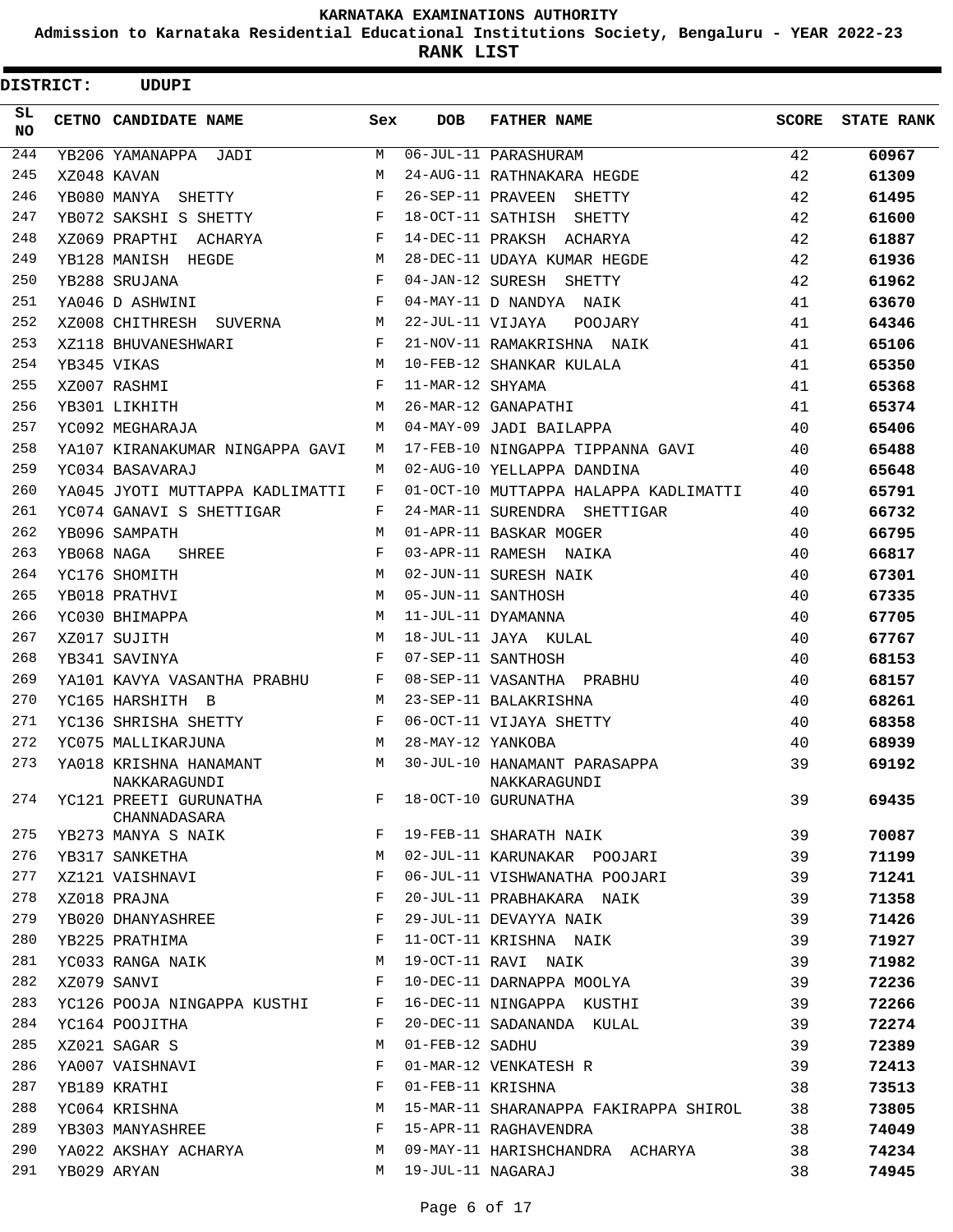**Admission to Karnataka Residential Educational Institutions Society, Bengaluru - YEAR 2022-23**

**RANK LIST**

| <b>DISTRICT:</b> | <b>UDUPI</b>                                                       |            |                   |                                                                                              |              |                   |
|------------------|--------------------------------------------------------------------|------------|-------------------|----------------------------------------------------------------------------------------------|--------------|-------------------|
| SL.<br>NO.       | CETNO CANDIDATE NAME                                               | Sex        | <b>DOB</b>        | <b>FATHER NAME</b>                                                                           | <b>SCORE</b> | <b>STATE RANK</b> |
| 292              | YB193 KHERAPPAGOUDA PATILA                                         | M          | 24-JUL-11 BIRAPPA |                                                                                              | 38           | 74994             |
| 293              | YB203 RAJATHA                                                      | M          |                   | 25-AUG-11 RAGHAVENDRA                                                                        | 38           | 75253             |
| 294              | YB190 PRADEEP                                                      | M          |                   | 30-AUG-11 SANTHOSH BILLAVA                                                                   | 38           | 75286             |
| 295              | YB026 POOJA                                                        | F          |                   | 16-SEP-11 GANAPATHI                                                                          | 38           | 75407             |
| 296              | XZ094 SANVI                                                        | F          |                   | 01-OCT-11 SANJIVA DEVADIGA                                                                   | 38           | 75499             |
| 297              | YB079 JANANI                                                       | $_{\rm F}$ |                   | 24-NOV-11 NARAYANA KULALA                                                                    | 38           | 75847             |
| 298              | XZ015 MANIKANTA                                                    | M          |                   | 16-DEC-11 SHANKARA                                                                           | 38           | 75961             |
| 299              | YC027 KARUNA                                                       | M          |                   | 19-DEC-11 BASAVARAJA                                                                         | 38           | 75973             |
| 300              | YB112 PALLAVI                                                      | F          |                   | 20-MAR-12 CHANDRA NAIK                                                                       | 38           | 76122             |
| 301              | YC118 SHAMANTH                                                     | М          |                   | 23-MAR-12 SADASHIVA                                                                          | 38           | 76123             |
| 302              | YB326 SWASTHIK                                                     | M          | 09-APR-12 UDAYA   | GANIGA                                                                                       | 38           | 76133             |
| 303              | YC163 POORVI                                                       | F          |                   | 13-APR-12 VITHAL HUCHCHAGOL                                                                  | 38           | 76136             |
| 304              | YB106 LAKSHMEESHA                                                  | M          |                   | 30-APR-12 SOMASHEKARA                                                                        | 38           | 76142             |
| 305              | YB226 YASIN ABDULSAB KALABURGI                                     | М          |                   | 10-MAR-10 ABDULSAB NABISABA KALABURGI                                                        | 37           | 76300             |
| 306              | YB142 SAHANA                                                       | F          |                   | 03-FEB-11 SANJEEVA MARATI                                                                    | 37           | 77303             |
| 307              | YB140 SUJAN                                                        | М          | 18-MAR-11 RAAJU   |                                                                                              | 37           | 77598             |
| 308              | XZ112 ARJUN S                                                      | M          | 06-APR-11 SATHISH |                                                                                              | 37           | 77763             |
| 309              | YA096 SHRINIVASA                                                   | М          |                   | 13-MAY-11 MANJUNATH                                                                          | 37           | 78091             |
| 310              | YB129 NIRAJ MANJUNATH B                                            | M          |                   | 12-JUL-11 MANJUNATH B                                                                        | 37           | 78665             |
| 311              | YB126 SHREEKANTH                                                   | M          |                   | 10-AUG-11 SHREENIVASA RELEKERE                                                               | 37           | 78935             |
| 312              | YB017 SAMARTHA                                                     | M          |                   | 21-AUG-11 MANJUNATHA POOJARY                                                                 | 37           | 79037             |
| 313              | XZ057 ANANYA                                                       | $_{\rm F}$ |                   | 16-SEP-11 SADANANDA KULAL                                                                    | 37           | 79238             |
| 314              | YC076 SUDHIKSHA                                                    | $_{\rm F}$ |                   | 05-OCT-11 SURYAKANTH B                                                                       | 37           | 79380             |
| 315              | YB322 ABDUL RAHEEL                                                 | М          |                   | 13-NOV-11 MOHAMMED ROSHAN ZAMEER                                                             | 37           | 79647             |
| 316              | YC102 LAHARI K RAO                                                 | F          |                   | 31-JAN-12 KARTHIK RAO                                                                        | 37           | 79946             |
| 317              | YC156 SHANVITH S                                                   | М          |                   | 14-AUG-10 SHASHIKANTHA                                                                       | 36           | 80407             |
| 318              | YA001 SAVITHRI ADINA                                               | F          |                   | 26-OCT-10 YALLAPPA ADINA                                                                     | 36           | 80653             |
| 319              | XZ115 PRANEETH P SHETTY                                            | М          |                   | 21-DEC-10 PRAKASH SHETTY                                                                     | 36           | 80922             |
| 320              | YA050 SANGAPPA BALAPPA<br>NIMBALAGUNDI                             | M          | 30-MAR-11 BALAPPA |                                                                                              | 36           | 81625             |
| 321              |                                                                    | М          |                   |                                                                                              | 36           | 82785             |
| 322              | YA136 HEMANTHA<br>YB008 AVANI<br>YB048 SUJATHA<br>YB228 PARSHURAMA | F          |                   | 21-JUL-11 HANUMANTHA<br>22-JUL-11 SUDHAKARA<br>14-OCT-11 SURESH MESTHA<br>25-SEP-10 BHARATHA | 36           | 82795             |
| 323              |                                                                    | $_{\rm F}$ |                   |                                                                                              | 36           | 83478             |
| 324              |                                                                    | M          |                   |                                                                                              | 35           | 84507             |
| 325              | YB316 SUMANTH MARATI                                               | M          |                   | 28-OCT-10 MANJUNATH MARATI                                                                   | 35           | 84676             |
| 326              | YB030 SWASTHIK                                                     | M          | 18-MAR-11 SUKESH  |                                                                                              | 35           | 85579             |
| 327              | YA133 MANISH SHETTIGAR M                                           |            |                   | 14-APR-11 YOGISH SHETTIGAR                                                                   | 35           | 85826             |
| 328              | YB269 AADARSH                                                      | M          |                   | 11-MAY-11 SHEKAR SHETTY                                                                      | 35           | 86070             |
| 329              | YA017 YASHASHWINI                                                  | F          |                   | 20-MAY-11 SANNAHANMAPPA                                                                      | 35           | 86150             |
| 330              | YA044 SAI KIRAN TEJA K S M                                         |            |                   | 27-MAY-11 SREENIVASA K M                                                                     | 35           | 86224             |
| 331              | YC036 THANVI                                                       | F          |                   | 14-JUN-11 UDAYA KUMAR                                                                        | 35           | 86447             |
| 332              | YB039 GOWRAV                                                       | M          |                   | 04-JUL-11 SUBRAMANYA KHARVI                                                                  | 35           | 86652             |
| 333              | YA091 PRASHANTH IRAPPA HIREHAL M                                   |            |                   | 02-SEP-11 IRAPPA GADDEPPA HIREHAL                                                            | 35           | 87248             |
| 334              | YB305 NAGALAKSHMI S R                                              | F          |                   | 14-OCT-11 RAGHAVENDRA                                                                        | 35           | 87553             |
| 335              | YB114 MANJUNATH MUTTAPPA CHANDAKI M                                |            |                   | 15-AUG-10 MUTTAPPA                                                                           | 34           | 88546             |
| 336              | YB116 PRAJWAL SHIVAPPA KATANNAVAR M                                |            |                   | 26-NOV-10 SHIVAPPA KATANNAVAR                                                                | 34           | 88982             |
| 337              | YB174 NIRIKSHITHA                                                  | F          |                   | 23-FEB-11 KURUVATTEPPA NANDYALA                                                              | 34           | 89616             |
| 338              | YA032 ANUSH KUMAR                                                  | M          |                   | 05-MAR-11 MANISH KUMAR                                                                       | 34           | 89701             |
| 339              | YA057 SANJANA                                                      | F          |                   | 13-MAY-11 MANJAPPA VALMIKI                                                                   | 34           | 90360             |
| 340              | YB241 PAVAN                                                        | M          |                   | 07-JUL-11 GANESH DEVADIGA                                                                    | 34           | 90960             |
|                  |                                                                    |            |                   |                                                                                              |              |                   |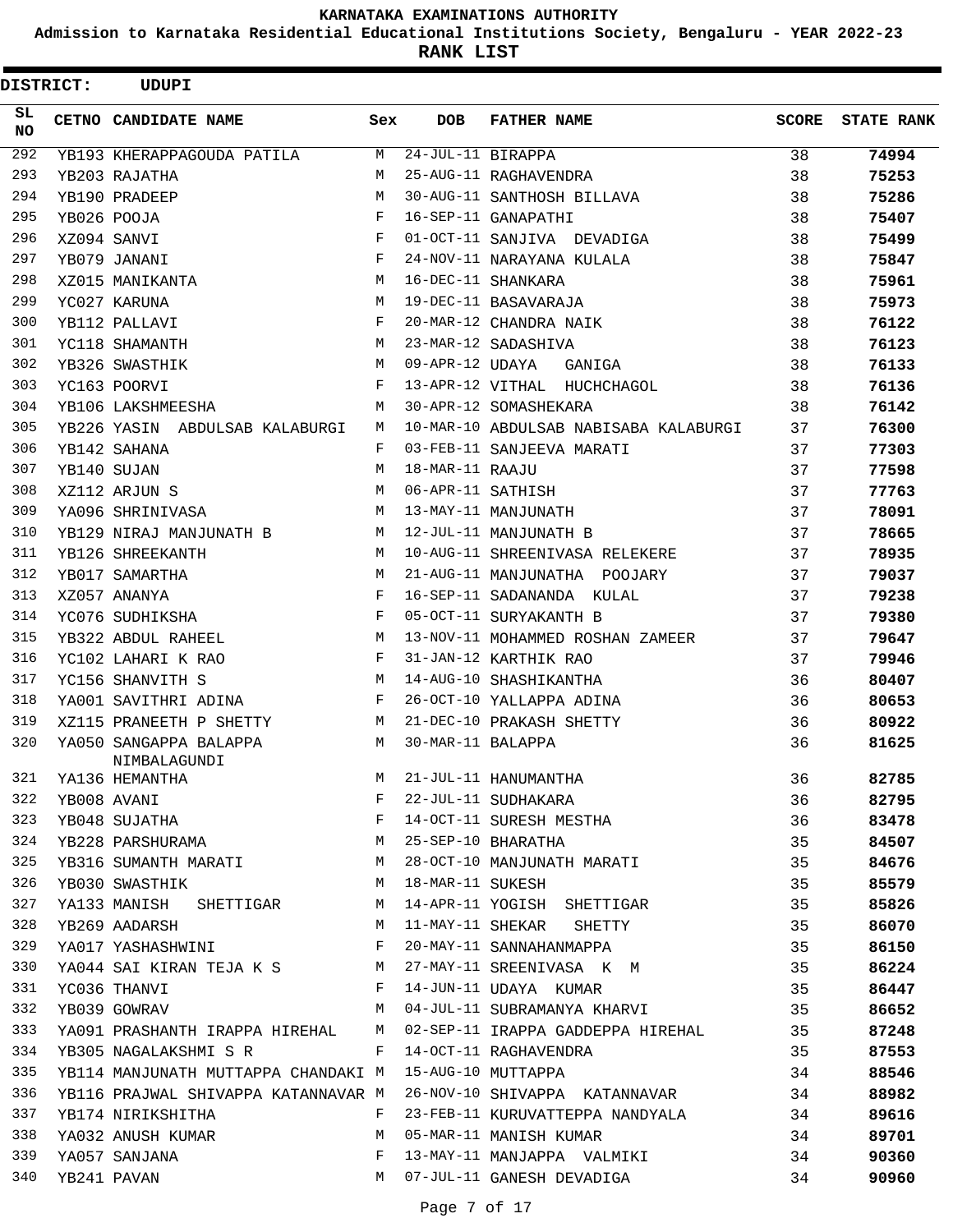**Admission to Karnataka Residential Educational Institutions Society, Bengaluru - YEAR 2022-23**

| <b>DISTRICT:</b> |  | UDUPI                                                                                                                                         |     |                   |                                                                             |              |                   |
|------------------|--|-----------------------------------------------------------------------------------------------------------------------------------------------|-----|-------------------|-----------------------------------------------------------------------------|--------------|-------------------|
| SL<br><b>NO</b>  |  | CETNO CANDIDATE NAME                                                                                                                          | Sex | <b>DOB</b>        | <b>FATHER NAME</b>                                                          | <b>SCORE</b> | <b>STATE RANK</b> |
| 341              |  | YC157 IRANNA MANJUNATH KARJAGI                                                                                                                | M   |                   | 08-AUG-11 MANJUNATH HANAMANTAPPA<br>KARJAGI                                 | 34           | 91311             |
| 342              |  | YA060 B YATHIN NAYAK                                                                                                                          | M   |                   | 09-AUG-11 NITHYANANDA NAYAK                                                 | 34           | 91324             |
| 343              |  | XZ022 SUDHIKSHA                                                                                                                               | F   |                   | 01-OCT-11 SUNDARA GOWDA                                                     | 34           | 91800             |
| 344              |  | YC137 KESHAVANATH                                                                                                                             | М   |                   | 19-OCT-11 SIDDARAMA                                                         | 34           | 91941             |
| 345              |  | XZ040 SURAKSHA                                                                                                                                | F   | 27-MAR-12 SUNDARA |                                                                             | 34           | 92588             |
| 346              |  | YA088 ROOPESH                                                                                                                                 | M   |                   | 01-SEP-09 SHANTHA NAIK                                                      | 33           | 92668             |
| 347              |  | YC180 SAVITHA                                                                                                                                 | F   |                   | 10-AUG-10 MANJUNATHA BHUMMANNAVAR                                           | 33           | 93012             |
| 348              |  | YA020 RENUKA YAMANAPPA HOSAMANI                                                                                                               | F   |                   | 26-NOV-10 YAMANAPPA IRAGAPPA HOSAMANI                                       | 33           | 93483             |
| 349              |  | YB019 PEERASABA                                                                                                                               | M   |                   | 04-JAN-11 KHAJESAB NANDAVADAGI                                              | 33           | 93788             |
| 350              |  | YA025 NARASIMHA NAYAK                                                                                                                         | M   |                   | 06-JAN-11 BASAVARAJA                                                        | 33           | 93803             |
| 351              |  | YB267 NISHMITHA                                                                                                                               | F   |                   | 04-JUL-11 SHRINIVASA                                                        | 33           | 95614             |
| 352              |  | YC181 RITHISH G                                                                                                                               | M   | 09-JUL-11 GANESH  |                                                                             | 33           | 95674             |
| 353              |  | YB038 NINGARAJ YAMANAPPA MADAR                                                                                                                | M   |                   | 02-AUG-11 YAMANAPPA DURAGAPPA MADAR                                         | 33           | 95952             |
| 354              |  | YB243 RAKSHA                                                                                                                                  | F   |                   | 05-AUG-11 MADEVA SANNAKOS GONDA                                             | 33           | 95981             |
| 355              |  | YC149 KIRANA GAVI                                                                                                                             | M   |                   | 08-AUG-11 PARASAPPA                                                         | 33           | 96016             |
| 356              |  | YC115 NITHISH                                                                                                                                 | м   |                   | 13-AUG-11 MANJUNATHA POOJARI                                                | 33           | 96059             |
| 357              |  | XZ038 HARSHITH                                                                                                                                | м   | 02-SEP-11 UDAYA   |                                                                             | 33           | 96238             |
| 358              |  | YB100 SWAPNA                                                                                                                                  | F   |                   | 14-OCT-11 RAGHAVENDRA                                                       | 33           | 96602             |
| 359              |  | XZ120 SHRIRAKSHA                                                                                                                              | F   | 06-NOV-11 ANANDA  |                                                                             | 33           | 96803             |
| 360              |  | YB184 SHRAVYA                                                                                                                                 | F   |                   | 15-APR-12 SHREEDHARA                                                        | 33           | 97331             |
| 361              |  | XZ071 NIHAL                                                                                                                                   | M   |                   | 29-APR-10 SATHISH SAPALIGA                                                  | 32           | 97580             |
| 362              |  | XZ083 KSHITHI ABHIJNA                                                                                                                         | F   |                   | 08-AUG-10 DEVENDRA GUDIGAR                                                  | 32           | 97741             |
| 363              |  | XZ085 NAVYA A NAIK                                                                                                                            | F   |                   | 11-AUG-10 ASHOK NAIK                                                        | 32           | 97753             |
| 364              |  | XZ087 RAKSHA                                                                                                                                  | F   | 26-JAN-11 RAJU    |                                                                             | 32           | 98722             |
| 365              |  | YB204 SUDEEPA                                                                                                                                 | M   | 30-JUL-11 GUNDA   | NAIK                                                                        | 32           | 100799            |
| 366              |  | YA048 SUSHMITH MARUTHI RATHOD                                                                                                                 | M   |                   | 22-AUG-11 MARUTHI RATHOD                                                    | 32           | 101067            |
| 367              |  | XZ066 PRIYA                                                                                                                                   | F   | 09-OCT-11 CHANDRA |                                                                             | 32           | 101495            |
| 368              |  | YB307 SHRILAKSHMI S R                                                                                                                         | F   |                   | 14-OCT-11 RAGHAVENDRA                                                       | 32           | 101530            |
| 369              |  | YB246 VIKHYATH SHETTY                                                                                                                         | M   |                   | 22-OCT-11 N VEERARAJENDRA SHETTY                                            | 32           | 101593            |
| 370              |  | YB313 MAHESH                                                                                                                                  |     | M 07-JAN-12 UMESH | <b>NAIK</b>                                                                 | 32           | 102153            |
| 371              |  | YB313 MAHESH<br>YB244 SHASHANK                                                                                                                |     |                   | M 03-FEB-12 GANESH POOJARI                                                  | 32           | 102208            |
| 372              |  |                                                                                                                                               |     |                   | YB240 HARSHIK M DEVADIGA M 26-MAY-12 MOHANA                                 | 32           | 102262            |
| 373              |  | YA093 VEENA                                                                                                                                   | F   |                   | 19-JUL-10 SHARANAPPA MADARA                                                 | 31           | 102621            |
| 374              |  |                                                                                                                                               |     |                   | YA013 SUSHMITA SHRISHYAL EELAGER F 21-NOV-10 SHRISHYAL YAMANAPPA EELAGER 31 |              | 103113            |
| 375              |  | YB127 MANVITH R SHETTY                                                                                                                        | M   |                   | 05-JUL-11 RAVINDRA SHETTY                                                   | 31           | 105396            |
| 376              |  | YC042 VIGNESH                                                                                                                                 | M   |                   | 12-JUL-11 JAYA NAIK                                                         | 31           | 105500            |
| 377              |  | XZ089 ARYAN RAO                                                                                                                               | M   |                   | 20-SEP-11 NAVEEN RAO                                                        | 31           | 106270            |
| 378              |  | $\begin{array}{lll} \texttt{YB319} & \texttt{ARCHANA} & \texttt{F}\\ \texttt{YC002} & \texttt{AYUSHYA} & \texttt{V} & \texttt{F} \end{array}$ |     |                   | 17-OCT-11 NARAYANA                                                          | 31           | 106488            |
| 379              |  |                                                                                                                                               |     |                   | 19-OCT-11 VISHWANATHA SHETTIGAR                                             | 31           | 106511            |
| 380              |  |                                                                                                                                               |     |                   | YCOO3 BHAVISHYA V M 19-OCT-11 VISHWANATH SHETTIGAR 31                       |              | 106512            |
| 381              |  | YC197 NITHIN                                                                                                                                  |     |                   | M 18-DEC-11 RAMANANDA NAIK                                                  | 31           | 106968            |
| 382              |  |                                                                                                                                               |     |                   | YA053 MANU MALATESH BARKI M 07-MAR-12 MALATESH MOOKAPPA BARKI 31            |              | 107168            |
| 383              |  |                                                                                                                                               |     |                   | YB224 DEEPAK RAMESH INGOLE M 17-NOV-10 RAMESH RAMACHANDRA INGOLE 30         |              | 108127            |
| 384              |  | YB310 RANGANATH HIREMANI M 25-NOV-10 KUMAR                                                                                                    |     |                   |                                                                             | 30           | 108177            |
| 385              |  |                                                                                                                                               |     |                   | YA056 KARTHIKA MALLESHA BELURA M 13-MAY-11 MALLESHA                         | 30           | 109707            |
| 386              |  |                                                                                                                                               |     |                   | YB061 YAMANAPPA SIDLINGAPPA MADAR M 22-JUL-11 SIDLINGAPPA HANAMATAPPA MADAR | 30           | 110709            |
| 387              |  | XZ046 ALLAN SYLVESTER                                                                                                                         | M   |                   | 23-AUG-11 ANTHONY ERIC                                                      | 30           | 111058            |
| 388              |  | YA024 PAVITRA                                                                                                                                 | F   |                   | 01-OCT-11 HANAMANT PADASALI                                                 | 30           | 111420            |
| 389              |  | YA102 SUPRIYA                                                                                                                                 | F   |                   | 02-DEC-11 CHINNAPPA KARIYANNAVAR                                            | 30           | 111993            |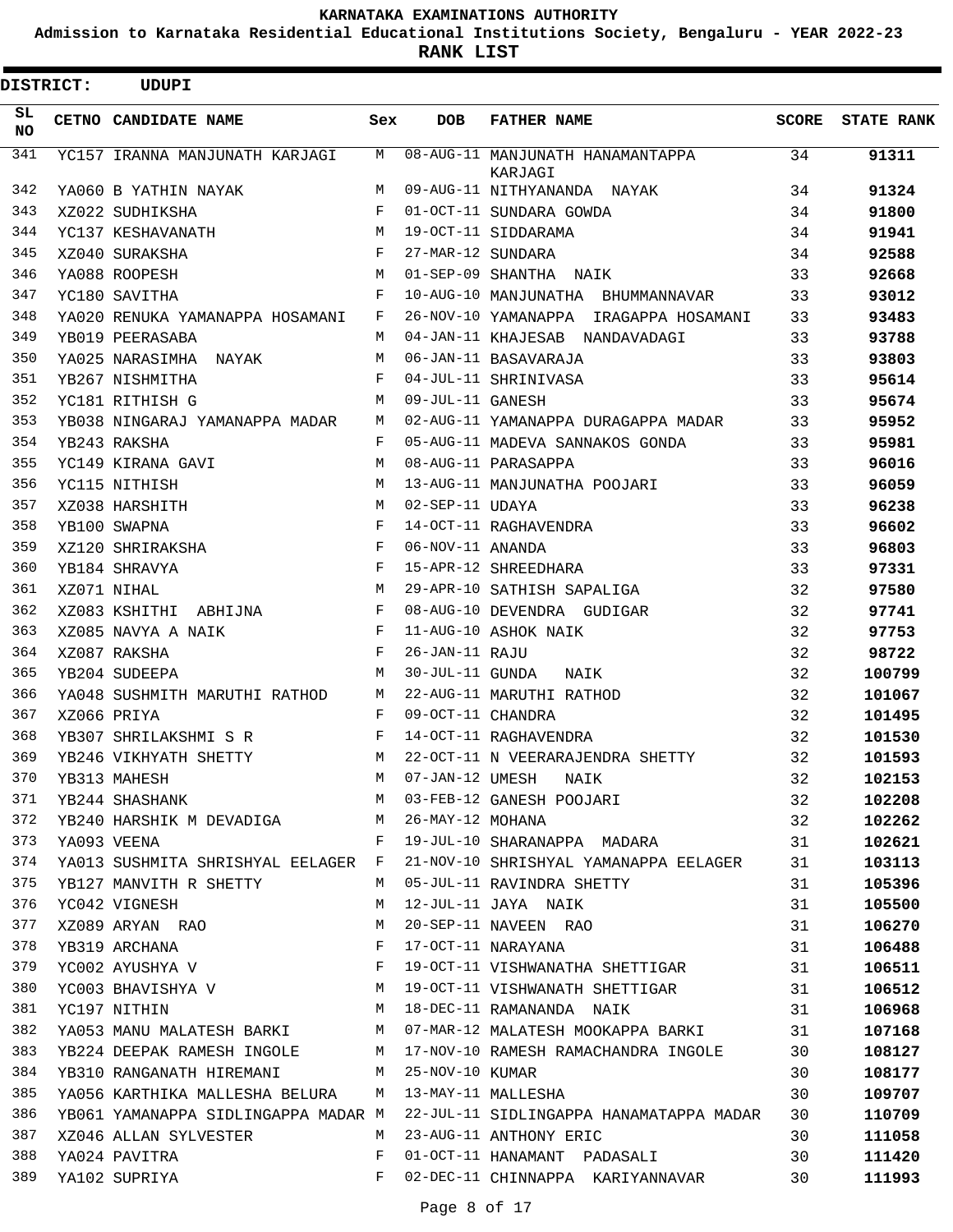**Admission to Karnataka Residential Educational Institutions Society, Bengaluru - YEAR 2022-23**

 $\blacksquare$ 

**RANK LIST**

| <b>DISTRICT:</b> |             | <b>UDUPI</b>                        |            |                   |                                                           |              |                   |
|------------------|-------------|-------------------------------------|------------|-------------------|-----------------------------------------------------------|--------------|-------------------|
| SL.<br><b>NO</b> |             | CETNO CANDIDATE NAME                | Sex        | <b>DOB</b>        | <b>FATHER NAME</b>                                        | <b>SCORE</b> | <b>STATE RANK</b> |
| 390              |             | YB254 SHASHANK                      | M          |                   | 23-DEC-11 CHANDRA POOJARY                                 | 30           | 112131            |
| 391              |             | YC191 SHREYA YALLAPPA MANNAVADDAR F |            |                   | 26-FEB-12 YALLAPPA SOMANNA MANNAVADDAR                    | 30           | 112297            |
| 392              |             | YC177 TARUN R                       | M          |                   | 20-JUL-09 RUDRA NAIK                                      | 29           | 112397            |
| 393              |             | YB347 SHARATH KUMAR                 | M          | 19-MAY-11 VITTALA |                                                           | 29           | 115058            |
| 394              |             | YB021 DAKSHAN SHETTY                | M          |                   | 27-MAY-11 SATHISH SHETTY                                  | 29           | 115148            |
| 395              |             | YC125 SULAKSHA S POOJARY            | F          |                   | 25-JUL-11 SUDHAKARA                                       | 29           | 116011            |
| 396              |             | YC190 BHUVANESH                     | M          |                   | 07-SEP-11 PRABHAKARA ACHARYA                              | 29           | 116539            |
| 397              |             | YB125 SHODHAN POOJARY               | М          |                   | 15-OCT-11 KRISHNA POOJARY                                 | 29           | 116925            |
| 398              |             | YC062 GANESH                        | M          |                   | 01-FEB-12 UDAYAKUMAR UMARANI                              | 29           | 117664            |
| 399              |             | YB175 DYAMAVVA MUTTAPPA MELASAKRI F |            |                   | 17-FEB-10 MUTTAPPA MELASAKRI                              | 28           | 117937            |
| 400              |             | YB311 PAVANA                        | M          |                   | 14-OCT-10 JANARDHANA                                      | 28           | 118455            |
| 401              |             | YB200 SATHWIK KUMAR                 | M          | 15-MAR-11 KRISHNA |                                                           | 28           | 119582            |
| 402              |             | YB323 NIDHI                         | $_{\rm F}$ |                   | 10-MAY-11 CHANDRA KOTARI                                  | 28           | 120170            |
| 403              |             | YA064 BHARGAVI VASANT PATIL         | F          |                   | 26-JUN-11 VASANT PATIL                                    | 28           | 120797            |
| 404              |             | YC069 PRAJWAL K                     | M          |                   | 23-JUL-11 KOTRESH NAIK                                    | 28           | 121176            |
| 405              |             | XZ111 ANVITH SHETTY                 | M          |                   | 06-OCT-11 SUDHAKAR SHETTY                                 | 28           | 122029            |
| 406              |             | YB211 DHANU KUMAR                   | M          |                   | 27-MAR-11 MANJUNATH                                       | 27           | 124981            |
| 407              |             | YB338 SANVITH                       | M          |                   | 26-APR-11 SOOLYA BOVE                                     | 27           | 125317            |
| 408              |             | YB005 SAMRUDDHI                     | F          | 29-APR-11 GANESH  |                                                           | 27           | 125351            |
| 409              |             | YC101 DWITHI J R                    | F          |                   | 19-MAY-11 RAJE GOWDA                                      | 27           | 125590            |
| 410              |             | YB160 BINDUSHREEE                   | F          |                   | 16-JUN-11 BHASKARA                                        | 27           | 125994            |
| 411              |             | YC145 NISHANT CHANNABASU ENTAMAN    | M          |                   | 20-JUN-11 CHANNABASU BUDDAPPA ENTAMAN                     | 27           | 126056            |
| 412              |             | YA117 PUNITH KUMAR GYANAPPA ALUR    | M          |                   | 29-JUL-11 GYANAPPA ALUR                                   | 27           | 126616            |
| 413              |             | YB076 ASHWIN                        | М          |                   | 22-AUG-11 DAYANANDA                                       | 27           | 126883            |
| 414              |             | YC108 AKSHAYA                       | М          |                   | 03-DEC-11 KRISHNAMURTHY                                   | 27           | 127882            |
| 415              |             | YB261 KIRANA                        | М          | 09-JAN-12 KESHAVA |                                                           | 27           | 128139            |
| 416              |             | YC090 SHEETHALA NAGESH SHETTY       | F          |                   | 15-FEB-10 NAGESH MANJU SHETTY                             | 26           | 128426            |
| 417              |             | YB037 DURAGAPPA PARASAPPA MADAR     | М          |                   | 14-NOV-10 PARASAPPA PADIYAPPA MADAR                       | 26           | 129063            |
| 418              |             | YB071 SINCHANA                      | F          |                   | 26-APR-11 GOPALA POOJARY                                  | 26           | 130510            |
| 419              |             | YB342 VIDYASHRI                     | F          |                   | 10-JUN-11 VISHWANATHA                                     | 26           | 131071            |
| 420              |             | YB172 SUDARSHAN KULAL               | M          |                   |                                                           | 26           | 131620            |
| 421              |             | YB051 ANVITHA                       | F          |                   | 20-JUL-11 SUDHAKAR<br>01-OCT-11 NARASIMHA                 | 26           | 132424            |
| 422              |             | XZ052 KEERTHAN                      | М          |                   | 17-OCT-11 VIJAYA GUDIGAR                                  | 26           | 132566            |
| 423              |             | YB331 RASHVATH                      | M          |                   | 17-DEC-11 RAGHAVENDRA ACHARI                              | 26           | 133080            |
| 424              |             | YB059 NITHIN                        | M          | 20-JAN-12 VIJAYA  |                                                           | 26           | 133277            |
| 425              |             | YB148 MEGHANA                       | F          |                   | 09-FEB-12 DEVARAJA MOGER                                  | 26           | 133311            |
| 426              |             | YB138 SHIVU BHEEMAPPA DADIBAYI      | M          |                   | 11-NOV-10 BHEEMAPPA SHIVAPPA DADIBAYI                     | 25           | 134175            |
| 427              |             | XZ110 SUSHANTH S POOJARI            | M          |                   | 17-DEC-10 SADANANDA POOJARI                               | 25           | 134361            |
| 428              |             | YC065 MANISH                        | M          |                   | 05-MAR-11 SADASHIVA POOJARY                               | 25           | 135028            |
| 429              |             | YA041 L K PRAVEEN KUMAR             | M          |                   | 22-AUG-11 L KRISHNA NAIK                                  | 25           | 136976            |
| 430              |             | YB198 SAGAR BASAPPA HOSAMANI        | M          |                   | 06-OCT-11 BASAPPA HOSAMANI                                | 25           | 137410            |
| 431              |             | YC099 SUSHA                         | F          |                   | 12-OCT-11 SADANANDA POOJARY                               | 25           | 137472            |
| 432              | YA021 VEDA  |                                     | F          |                   | 29-MAR-12 SRINIVASA                                       | 25           | 138255            |
| 433              |             | YB231 NETRA DURAGAPPA DEVIHAL       | F          |                   | 25-MAR-11 DURAGAPPA DEVIHAL                               | 24           | 139891            |
| 434              |             | XZ107 SHRAVAN                       | M          |                   | 11-APR-11 SURESH                                          | 24           | 140060            |
| 435              |             | YC116 SHOBITH B SHETTY              | M          |                   | 01-MAY-11 BHOJARAJ SHETTY                                 | 24           | 140253            |
| 436              |             | YC068 PRAJWAL S K                   | M          |                   |                                                           | 24           | 141308            |
| 437              |             | YC023 RAMJAN B                      | F          |                   | 31-JUL-11 SADASHIVA KAMADOLLI<br>08-AUG-11 KASIM ASAMULLA | 24           | 141404            |
| 438              |             | YB173 THEJASWINI                    | F          |                   | 10-SEP-11 KRISHNA NAIK                                    | 24           | 141707            |
| 439              |             |                                     | M          | 11-NOV-11 NAGESHA |                                                           |              |                   |
|                  | XZ091 ISHAN |                                     |            |                   |                                                           | 24           | 142202            |

Page 9 of 17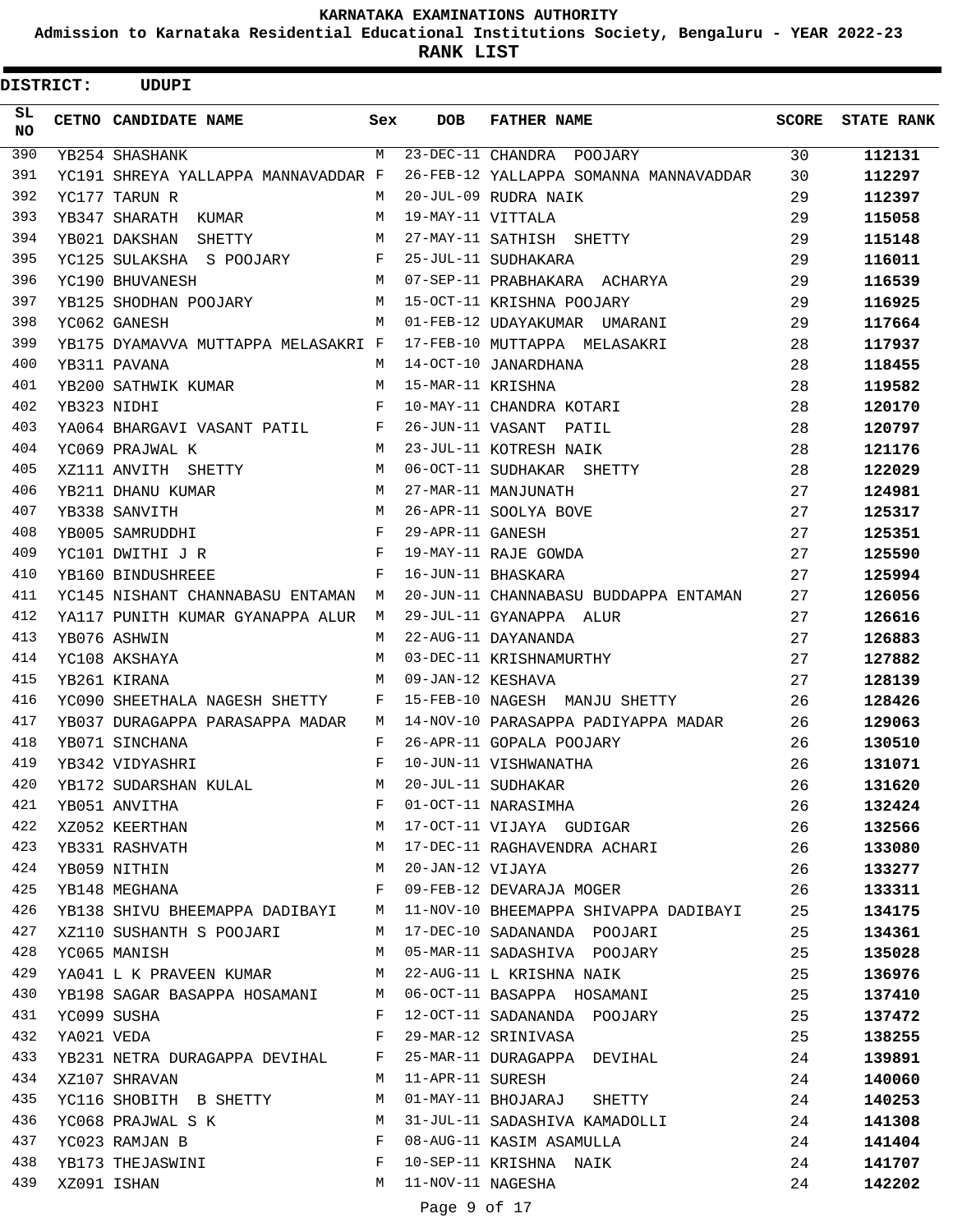**Admission to Karnataka Residential Educational Institutions Society, Bengaluru - YEAR 2022-23**

**RANK LIST**

| <b>DISTRICT:</b> |           | UDUPI                                                                                                                                                                                                                                              |       |                    |                                                                                                                                                                                       |              |                   |
|------------------|-----------|----------------------------------------------------------------------------------------------------------------------------------------------------------------------------------------------------------------------------------------------------|-------|--------------------|---------------------------------------------------------------------------------------------------------------------------------------------------------------------------------------|--------------|-------------------|
| SL<br>NO.        |           | CETNO CANDIDATE NAME                                                                                                                                                                                                                               | Sex   | <b>DOB</b>         | <b>FATHER NAME</b>                                                                                                                                                                    | <b>SCORE</b> | <b>STATE RANK</b> |
| 440              |           | YC020 HANAMANTHA PARASAPPA<br>POOJARY                                                                                                                                                                                                              | M     |                    | 18-DEC-11 PARASAPPA HANAMAPPA POOJARY                                                                                                                                                 | 24           | 142487            |
| 441              |           | YC114 PRIYA H                                                                                                                                                                                                                                      | F     |                    | 21-JUL-12 HARISH R                                                                                                                                                                    | 24           | 142737            |
| 442              |           | YB223 SUMITRA MALLESH VADDAR                                                                                                                                                                                                                       | F     |                    | 07-JUL-11 MALLESH YALLAPPA VADDAR                                                                                                                                                     | 23           | 145125            |
| 443              | YA030 SAI |                                                                                                                                                                                                                                                    | M     |                    | 11-NOV-11 DIVIKAR MUDDU SHETTY                                                                                                                                                        | 23           | 146154            |
| 444              |           | YA052 PREETHI                                                                                                                                                                                                                                      | F     |                    | 25-NOV-11 YELLAPPA                                                                                                                                                                    | 23           | 146254            |
| 445              |           | YA085 MANJUNATH NAGAPPA KURI                                                                                                                                                                                                                       | М     |                    | 08-NOV-10 NAGAPPA KURI                                                                                                                                                                | 22           | 147152            |
| 446              |           | YB346 RASHMITHA                                                                                                                                                                                                                                    | F     | 03-MAR-11 RAVI     |                                                                                                                                                                                       | 22           | 147738            |
| 447              |           | YB293 FAKIRAPPA                                                                                                                                                                                                                                    | M     |                    | 12-APR-11 AMBRAPPA BHAJANTHRI                                                                                                                                                         | 22           | 148018            |
| 448              |           | YA038 PRAVEENA                                                                                                                                                                                                                                     | M     |                    | 25-MAY-11 KUBBANNA RATOD                                                                                                                                                              | 22           | 148344            |
| 449              |           | YA055 CHANDANA BHIMAPPA KOPPAD                                                                                                                                                                                                                     | F     |                    | 20-NOV-11 BHEEMAPPA NAGAPPA KOPPAD                                                                                                                                                    | 22           | 149746            |
| 450              |           | YC160 RITHESH                                                                                                                                                                                                                                      | М     |                    | 13-FEB-12 VIDYADHARA                                                                                                                                                                  | 22           | 150062            |
| 451              |           | YC143 VIJAYAKUMAR BASAPPA MADAR                                                                                                                                                                                                                    | M     |                    | 26-DEC-10 BASAPPA MADAR                                                                                                                                                               | 21           | 150771            |
| 452              |           | XZ090 GANESHA M                                                                                                                                                                                                                                    | M     |                    | 28-MAR-11 MANJUNATHA                                                                                                                                                                  | 21           | 151242            |
| 453              |           | YB276 YOJANA                                                                                                                                                                                                                                       | F     |                    | 16-JUN-11 ANNAPPA MASTHI GONDA                                                                                                                                                        | 21           | 151836            |
| 454              |           | YC089 GAJANAN NAGESH SHETTY                                                                                                                                                                                                                        | М     |                    | 13-AUG-11 NAGESH MANJU SHETTY                                                                                                                                                         | 21           | 152253            |
| 455              |           | YB120 VISMAY R                                                                                                                                                                                                                                     | M     | 23-AUG-11 RAMA     |                                                                                                                                                                                       | 21           | 152320            |
| 456              |           | YA081 ASHVINI BASAPPA HALLAD                                                                                                                                                                                                                       | F     | 07-NOV-11 BASAPPA  |                                                                                                                                                                                       | 21           | 152722            |
| 457              |           | YA111 SHIVANANDA RONAD                                                                                                                                                                                                                             | М     |                    | 18-MAY-12 LAKSHMANA                                                                                                                                                                   | 21           | 153132            |
| 458              |           | YC088 MAHAMMADARAFIQ MEHABOOB<br>PATTEKHAN                                                                                                                                                                                                         | М     |                    | 18-MAR-11 MEHABOOB FAKRUSAB PATTEKHAN                                                                                                                                                 | 19           | 156375            |
| 459              |           | YA070 KENCHAMMA                                                                                                                                                                                                                                    | F     | 21-SEP-11 VITTALA  |                                                                                                                                                                                       | 19           | 157242            |
| 460              |           | XZ086 ANISH                                                                                                                                                                                                                                        | M     |                    | 30-DEC-11 SATHISH GOWDA                                                                                                                                                               | 19           | 157606            |
| 461              |           | YB208 DHANUSH                                                                                                                                                                                                                                      | M     | 23-DEC-10 PRAKASH  |                                                                                                                                                                                       | 18           | 158079            |
| 462              |           | YB022 NAGARAJA                                                                                                                                                                                                                                     | M     |                    | 03-AUG-11 SIDHHALINGAPPA KARADKALLU                                                                                                                                                   | 18           | 158947            |
| 463              |           | XZ092 SANMITH                                                                                                                                                                                                                                      | M     | 11-APR-12 XEVIER   |                                                                                                                                                                                       | 18           | 159514            |
| 464              |           | XZ003 UTTHAM                                                                                                                                                                                                                                       | M     | 04-NOV-11 UMESH    |                                                                                                                                                                                       | 17           | 160759            |
| 465              |           | YB205 MANDAR PREETHAM SHETTY                                                                                                                                                                                                                       |       |                    | M 04-MAR-12 SUDHAKARA SHETTY                                                                                                                                                          | 17           | 160955            |
| 466              |           | XZ070 ALI HUSSAIN                                                                                                                                                                                                                                  | M     |                    | 14-MAR-12 MOHAMMED ZAMEER AHMED                                                                                                                                                       | 17           | 160959            |
| 467              |           | YB031 MANJUNATHA MADARA                                                                                                                                                                                                                            | М     |                    | 13-JUN-10 SURESHA MADARA                                                                                                                                                              | 13           | 164774            |
| 468              |           | XZ042 PRAJWAL                                                                                                                                                                                                                                      |       | M 07-JUL-10 ERANNA |                                                                                                                                                                                       | 13           | 164783            |
| 469              |           | KUMBALAKAR                                                                                                                                                                                                                                         |       |                    | YA012 SETTEPPA FAKIRAPPA M 05-JUN-11 FAKIRAPPA SHIVAPPA KUMBALAKAR 11                                                                                                                 |              | 167221            |
| 470              |           |                                                                                                                                                                                                                                                    |       |                    |                                                                                                                                                                                       |              | 168598            |
| 471              |           |                                                                                                                                                                                                                                                    |       |                    | XAO95 AKSHAYA ALURA M 01-AUG-10 ASHOKA 9<br>YB161 CHANDAN M 02-APR-11 T SHANKARA 5<br>XZO88 SHRAVAN M 14-APR-11 RAJGOPAL ACHARY 5<br>YC110 DHANVIT S NAIK M 03-APR-11 SUDHAKAR NAIK 4 |              | 170858            |
| 472              |           |                                                                                                                                                                                                                                                    |       |                    |                                                                                                                                                                                       |              | 170864            |
| 473              |           |                                                                                                                                                                                                                                                    |       |                    |                                                                                                                                                                                       |              | 171173            |
| 474              |           |                                                                                                                                                                                                                                                    |       |                    | YA006 NANDHA KISHOR $M$ 04-NOV-11 RAMESH                                                                                                                                              |              |                   |
| 475              |           |                                                                                                                                                                                                                                                    |       |                    | YA120 SOORAJ R ACHARYA M 09-MAR-12 RAJESH ACHARYA ABSENT                                                                                                                              |              |                   |
| 476              |           |                                                                                                                                                                                                                                                    |       |                    | YA039 THANISH ACHARYA $08$ -AUG-11 PRABHASCHANDRA ACHARYA ABSENT                                                                                                                      |              |                   |
| 477              |           |                                                                                                                                                                                                                                                    |       |                    | YA099 SANJAN SHETTY M 18-OCT-11 SURENDRA SHETTY                                                                                                                                       | ABSENT       |                   |
| 478              |           |                                                                                                                                                                                                                                                    |       |                    |                                                                                                                                                                                       |              |                   |
| 479              |           |                                                                                                                                                                                                                                                    |       |                    |                                                                                                                                                                                       |              |                   |
| 480              |           |                                                                                                                                                                                                                                                    |       |                    |                                                                                                                                                                                       |              |                   |
| 481              |           | M<br>YC048 LIKHITH                                                                                                                                                                                                                                 |       |                    | 07-DEC-11 SUDARSHAN SHETTIGAR                                                                                                                                                         | ABSENT       |                   |
| 482              |           | YC049 SHAYAN R SHERIGAR M                                                                                                                                                                                                                          |       |                    | 09-SEP-11 RAMESHA SHERIGAR                                                                                                                                                            | ABSENT       |                   |
| 483              |           | YC171 VENKATESHA M                                                                                                                                                                                                                                 |       |                    | 27-JUL-11 JOGISH ACHARYA                                                                                                                                                              | ABSENT       |                   |
| 484              |           | $\mathbf{F}$ and the set of the set of the set of the set of the set of the set of the set of the set of the set of the set of the set of the set of the set of the set of the set of the set of the set of the set of the set of<br>YC129 ARCHANA |       |                    | 05-MAY-11 UDAYA POOJARY ABSENT                                                                                                                                                        |              |                   |
| 485              |           | YC017 DANVITH                                                                                                                                                                                                                                      |       |                    | M 26-DEC-11 JAYAKARA DEVADIGA ABSENT                                                                                                                                                  |              |                   |
| 486              |           | YC153 SWASTHI                                                                                                                                                                                                                                      | $F -$ |                    | 26-JAN-12 GOPAL ACHARYA                                                                                                                                                               | ABSENT       |                   |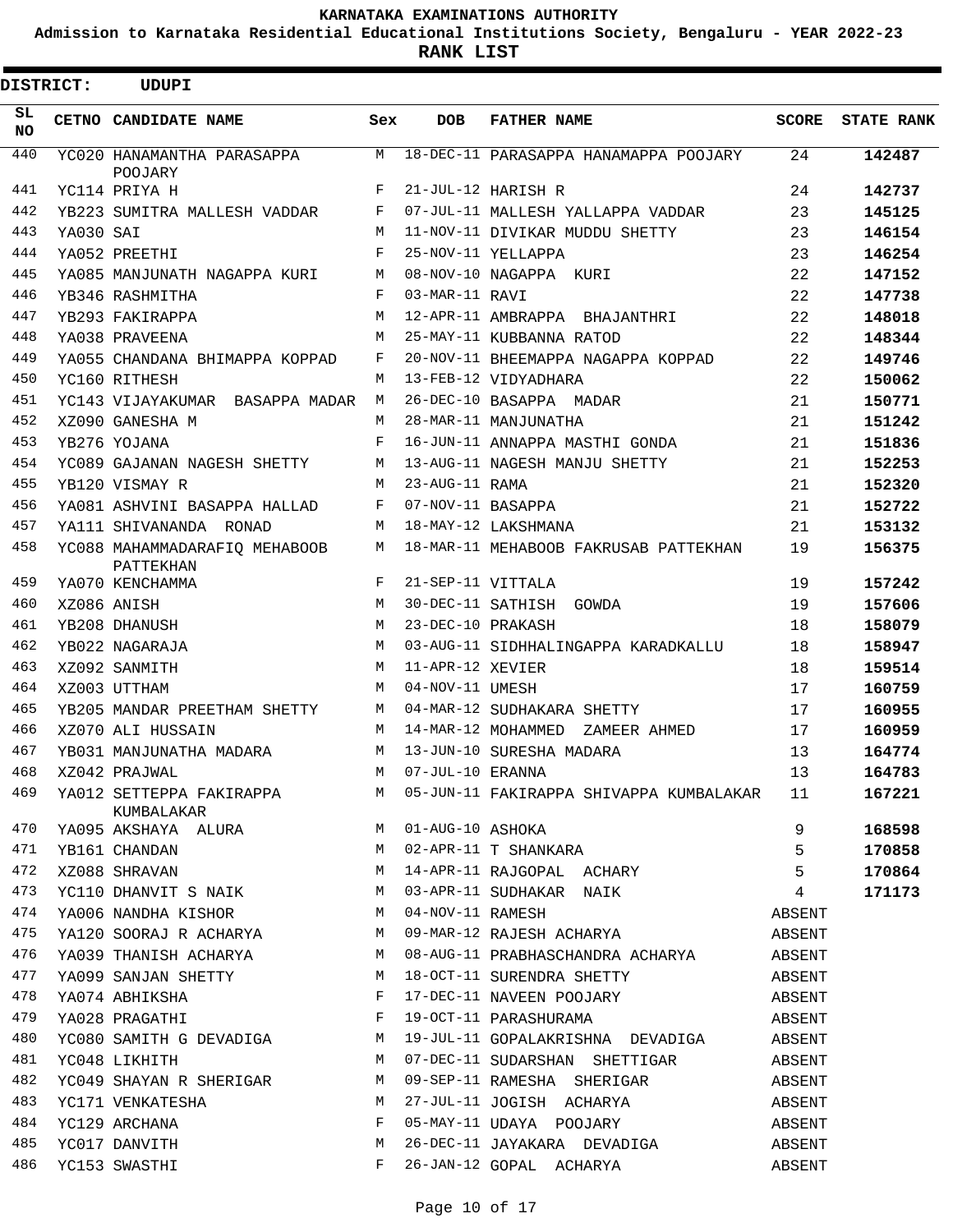**Admission to Karnataka Residential Educational Institutions Society, Bengaluru - YEAR 2022-23**

**RANK LIST**

 $\text{DISTRICT:}$  UDUPI

| SL<br><b>NO</b> |                                                |   |                 | CETNO CANDIDATE NAME Sex DOB FATHER NAME SCORE STATE RANK                                                                                                                                                                                                                                                                                                                                                                                    |        |  |
|-----------------|------------------------------------------------|---|-----------------|----------------------------------------------------------------------------------------------------------------------------------------------------------------------------------------------------------------------------------------------------------------------------------------------------------------------------------------------------------------------------------------------------------------------------------------------|--------|--|
| 487             |                                                |   |                 | $\begin{tabular}{l c c c c c} \multicolumn{1}{c}{\textbf{YCO85 JYOTHI ANANDA HOLIGI}} & $\mathbf{F}$ & $10-SEP-11~ANANDA HOLIGI}$ & ABSENT \\ \multicolumn{1}{c}{\textbf{YCO06 THANVI}} & $\mathbf{F}$ & $07-\text{AUG}-11~ PRABHAKAR MOOLYA}$ & ABSENT \\ \multicolumn{1}{c}{\textbf{YCO26 ANAND}} & $\mathsf{M}$ & $28-\text{JUL}-11~ XAMANAPPA}$ & ABSENT \\ \multicolumn{1}{c}{\textbf{YCO26 ANAND}} & $\mathsf{M}$ & $13-\text{JUL}-11$ |        |  |
| 488             |                                                |   |                 |                                                                                                                                                                                                                                                                                                                                                                                                                                              |        |  |
| 489             |                                                |   |                 |                                                                                                                                                                                                                                                                                                                                                                                                                                              |        |  |
| 490             |                                                |   |                 |                                                                                                                                                                                                                                                                                                                                                                                                                                              |        |  |
| 491             |                                                |   |                 |                                                                                                                                                                                                                                                                                                                                                                                                                                              |        |  |
| 492             |                                                |   |                 |                                                                                                                                                                                                                                                                                                                                                                                                                                              |        |  |
| 493             |                                                |   |                 |                                                                                                                                                                                                                                                                                                                                                                                                                                              |        |  |
| 494             |                                                |   |                 |                                                                                                                                                                                                                                                                                                                                                                                                                                              |        |  |
| 495             |                                                |   |                 |                                                                                                                                                                                                                                                                                                                                                                                                                                              |        |  |
| 496             |                                                |   |                 |                                                                                                                                                                                                                                                                                                                                                                                                                                              |        |  |
| 497             |                                                |   |                 |                                                                                                                                                                                                                                                                                                                                                                                                                                              |        |  |
| 498             |                                                |   |                 |                                                                                                                                                                                                                                                                                                                                                                                                                                              |        |  |
| 499             |                                                |   |                 |                                                                                                                                                                                                                                                                                                                                                                                                                                              |        |  |
| 500             |                                                |   |                 |                                                                                                                                                                                                                                                                                                                                                                                                                                              |        |  |
| 501             |                                                |   |                 |                                                                                                                                                                                                                                                                                                                                                                                                                                              |        |  |
| 502             |                                                |   |                 |                                                                                                                                                                                                                                                                                                                                                                                                                                              |        |  |
| 503             |                                                |   |                 |                                                                                                                                                                                                                                                                                                                                                                                                                                              |        |  |
| 504             |                                                |   |                 |                                                                                                                                                                                                                                                                                                                                                                                                                                              |        |  |
| 505             |                                                |   |                 |                                                                                                                                                                                                                                                                                                                                                                                                                                              |        |  |
| 506             |                                                |   |                 |                                                                                                                                                                                                                                                                                                                                                                                                                                              |        |  |
| 507             |                                                |   |                 |                                                                                                                                                                                                                                                                                                                                                                                                                                              |        |  |
| 508             |                                                |   |                 |                                                                                                                                                                                                                                                                                                                                                                                                                                              |        |  |
| 509             |                                                |   |                 |                                                                                                                                                                                                                                                                                                                                                                                                                                              |        |  |
| 510             |                                                |   |                 |                                                                                                                                                                                                                                                                                                                                                                                                                                              |        |  |
| 511             |                                                |   |                 | TOOT DHANOIS IN THE SECTION IN THE ANNEXE AND DESIGNATION ASSESSMENT WAS CREATED AN ABSESSMENT WAS ARREST TO THE SECTION OF A SESSMENT WAS ARREST TO THE MANUFALL AND A SUBSESSMENT ON THE SECTION OF SHEEP AND THE SECTION O                                                                                                                                                                                                                |        |  |
| 512             |                                                |   |                 |                                                                                                                                                                                                                                                                                                                                                                                                                                              |        |  |
| 513             |                                                |   |                 |                                                                                                                                                                                                                                                                                                                                                                                                                                              |        |  |
| 514             |                                                |   |                 |                                                                                                                                                                                                                                                                                                                                                                                                                                              |        |  |
| 515             |                                                |   |                 |                                                                                                                                                                                                                                                                                                                                                                                                                                              |        |  |
| 516             |                                                |   |                 |                                                                                                                                                                                                                                                                                                                                                                                                                                              |        |  |
| 517             |                                                |   |                 |                                                                                                                                                                                                                                                                                                                                                                                                                                              |        |  |
| 518             |                                                |   |                 |                                                                                                                                                                                                                                                                                                                                                                                                                                              |        |  |
| 519             | M <sub>N</sub><br>YC043 DHANUSH P              |   |                 | 16-AUG-11 PARAMESHWAR H                                                                                                                                                                                                                                                                                                                                                                                                                      | ABSENT |  |
| 520             | M<br>XZ063 ADARSH                              |   |                 |                                                                                                                                                                                                                                                                                                                                                                                                                                              | ABSENT |  |
| 521             | YA115 RUTH SHAYENA FERNADIS F                  |   |                 | 16-FEB-11 ANANDA<br>18-FEB-12 RAVI FERNADIS                                                                                                                                                                                                                                                                                                                                                                                                  | ABSENT |  |
| 522             | YC192 MALATESH D B                             | M |                 | 29-JUL-11 BASAVARAJ H M                                                                                                                                                                                                                                                                                                                                                                                                                      | ABSENT |  |
| 523             | $\mathbf{F}$ and $\mathbf{F}$<br>YA116 SAMITHA |   |                 | 11-MAY-11 SHANKARA SERIGARA                                                                                                                                                                                                                                                                                                                                                                                                                  | ABSENT |  |
| 524             | YA066 HULIGEMMA BASAVARAJ F<br>BANDIVADDAR     |   |                 | 21-JAN-11 BASAVARAJ HANAMANTA<br>BANDIVADDAR                                                                                                                                                                                                                                                                                                                                                                                                 | ABSENT |  |
| 525             | BANDIVADDAR<br>TAO83 GAYATRI BASAVARAJ F       |   |                 | 12-JAN-12 BASAVARAJ BASAPPA                                                                                                                                                                                                                                                                                                                                                                                                                  | ABSENT |  |
| 526             | M <sub>1</sub><br>YA126 SHREYAS                |   | 18-FEB-11 ASHOK |                                                                                                                                                                                                                                                                                                                                                                                                                                              | ABSENT |  |
| 527             | YC039 REVATI SAKRAPPA CHAVAN F                 |   |                 | 08-DEC-10 SANKRPPA CHAVAN                                                                                                                                                                                                                                                                                                                                                                                                                    | ABSENT |  |
| 528             | YC058 SUKANYA                                  | F |                 | 27-DEC-10 SATHISH POOJARY                                                                                                                                                                                                                                                                                                                                                                                                                    | ABSENT |  |
| 529             | YC172 DEEKISHITH R SHETTY M                    |   |                 | 14-JAN-11 RAMESH SHETTY                                                                                                                                                                                                                                                                                                                                                                                                                      | ABSENT |  |
| 530             | <b>Example 19</b><br>YC193 VISMITHA            |   |                 |                                                                                                                                                                                                                                                                                                                                                                                                                                              | ABSENT |  |
| 531             | YC128 RIYA VERONICA CRASTA F                   |   |                 | 27-APR-11 SRINIVASA<br>12-MAR-12 VALERIAN CRASTA                                                                                                                                                                                                                                                                                                                                                                                             | ABSENT |  |
| 532             | YC078 ANVITHA                                  | F |                 | 03-AUG-11 NAGESH ACHARYA                                                                                                                                                                                                                                                                                                                                                                                                                     | ABSENT |  |
| 533             | YC152 GAURAV SUVARNA                           | M |                 | 25-JAN-12 MAHESH                                                                                                                                                                                                                                                                                                                                                                                                                             | ABSENT |  |
| 534             | YC041 SHRAMITH                                 | M |                 | 09-MAR-11 BALAKRISHNA DEVADIGA                                                                                                                                                                                                                                                                                                                                                                                                               | ABSENT |  |
| 535             | XZ102 THRISHA                                  | F |                 | 18-OCT-11 DINESH SHETTY                                                                                                                                                                                                                                                                                                                                                                                                                      | ABSENT |  |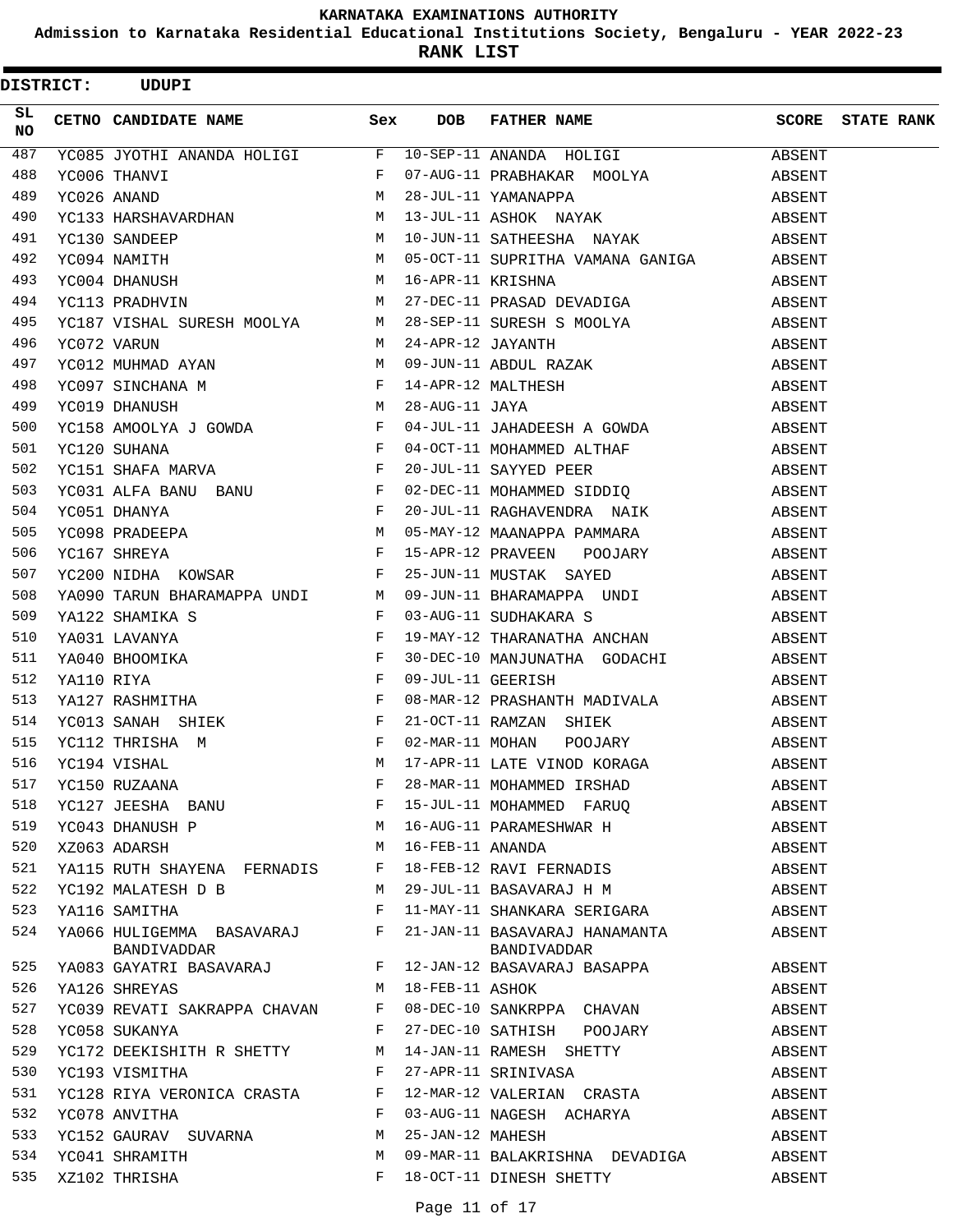**Admission to Karnataka Residential Educational Institutions Society, Bengaluru - YEAR 2022-23**

**RANK LIST**

| <b>DISTRICT:</b> | <b>UDUPI</b>                                                                                                                                                                   |              |     |                                                                                                                                                                                                                                                                                                         |        |                         |
|------------------|--------------------------------------------------------------------------------------------------------------------------------------------------------------------------------|--------------|-----|---------------------------------------------------------------------------------------------------------------------------------------------------------------------------------------------------------------------------------------------------------------------------------------------------------|--------|-------------------------|
| SL<br><b>NO</b>  | CETNO CANDIDATE NAME Sex                                                                                                                                                       |              | DOB | FATHER NAME                                                                                                                                                                                                                                                                                             |        | <b>SCORE</b> STATE RANK |
| 536              | $\overline{F}$                                                                                                                                                                 |              |     | $\overline{01-MAR} - 11$ SANJIVA                                                                                                                                                                                                                                                                        |        |                         |
| 537              |                                                                                                                                                                                |              |     |                                                                                                                                                                                                                                                                                                         |        |                         |
| 538              |                                                                                                                                                                                |              |     |                                                                                                                                                                                                                                                                                                         |        |                         |
| 539              |                                                                                                                                                                                |              |     |                                                                                                                                                                                                                                                                                                         |        |                         |
| 540              |                                                                                                                                                                                |              |     |                                                                                                                                                                                                                                                                                                         |        |                         |
| 541              | $\mathbf M$<br>YB318 SHARATH                                                                                                                                                   |              |     | 20-OCT-11 MADHAVA                                                                                                                                                                                                                                                                                       | ABSENT |                         |
| 542              | YB219 SHIVARAJ MANTESH KOLAMALI M                                                                                                                                              |              |     | 25-OCT-10 MANTESH NAGAPPA KOLAMALI ABSENT                                                                                                                                                                                                                                                               |        |                         |
| 543              | YC195 DHEERAJ                                                                                                                                                                  |              |     | M 14-JUN-11 DINAKARA NAIK                                                                                                                                                                                                                                                                               | ABSENT |                         |
| 544              | YC046 BHOOMIKA                                                                                                                                                                 | $\mathbf{F}$ |     | 20-OCT-11 SHRIDHAR MOILY                                                                                                                                                                                                                                                                                | ABSENT |                         |
| 545              | YC159 MEGHARAJ NAIK M                                                                                                                                                          |              |     | 08-JUN-11 KARUNAKAR NAIK                                                                                                                                                                                                                                                                                | ABSENT |                         |
| 546              | YC044 NANDAN                                                                                                                                                                   |              |     | M 05-NOV-11 GANESH KULAL<br>M 13-AUG-11 RAGHAVENDRA                                                                                                                                                                                                                                                     | ABSENT |                         |
| 547              | YC001 AYUSH                                                                                                                                                                    |              |     |                                                                                                                                                                                                                                                                                                         | ABSENT |                         |
| 548              |                                                                                                                                                                                |              |     | YC141 RANJITHA AMARESHA PATIL F 13-NOV-10 AMARESHA PATIL                                                                                                                                                                                                                                                | ABSENT |                         |
| 549              | $\mathbf{F}$ and $\mathbf{F}$ and $\mathbf{F}$<br>YC063 INCHARA                                                                                                                |              |     | 24-MAY-11 ESHWARA ABSENT                                                                                                                                                                                                                                                                                |        |                         |
| 550              |                                                                                                                                                                                |              |     |                                                                                                                                                                                                                                                                                                         | ABSENT |                         |
| 551              | YC095 ARPITA RAVI HANAPUR          F   07-OCT-10 RAVI  HANAPUR<br>YC018 AKASH  NAYAK                       M   02-JUL-11 UDAY  NAYAK                                           |              |     | 02-JUL-11 UDAY NAYAK                                                                                                                                                                                                                                                                                    | ABSENT |                         |
| 552              | YC081 SANVI G DEVADIGA F                                                                                                                                                       |              |     | 19-JUL-11 GOPALAKRISHNA DEVADIGA                                                                                                                                                                                                                                                                        | ABSENT |                         |
| 553              |                                                                                                                                                                                |              |     |                                                                                                                                                                                                                                                                                                         |        |                         |
| 554              |                                                                                                                                                                                |              |     |                                                                                                                                                                                                                                                                                                         |        |                         |
| 555              |                                                                                                                                                                                |              |     |                                                                                                                                                                                                                                                                                                         |        |                         |
| 556              | YCL22 RITHIKSHA F<br>XZ077 ANVITHA F<br>XZ077 ANVITHA F<br>XZ081 SINCHANA F<br>XZ100 NIKHIL M<br>XZ025 SANIKA F                                                                |              |     | %23-MAR-11 UMESH KULAL ABSENT ABSENT<br>$28\texttt{-} \texttt{MAX} - 11 \texttt{ RAMESH} \texttt{RAO} \texttt{ABSENT} \texttt{ABSENT} \texttt{N1} - \texttt{MAX} - 12 \texttt{BHASKAR} \texttt{ABSENT} \texttt{ABSENT} \texttt{ABSENT} \texttt{ABSENT} \texttt{ABSENT} \texttt{ABSENT} \texttt{ABSENT}$ |        |                         |
| 557              |                                                                                                                                                                                |              |     |                                                                                                                                                                                                                                                                                                         |        |                         |
| 558              |                                                                                                                                                                                |              |     |                                                                                                                                                                                                                                                                                                         |        |                         |
| 559              |                                                                                                                                                                                |              |     |                                                                                                                                                                                                                                                                                                         | ABSENT |                         |
| 560              |                                                                                                                                                                                |              |     |                                                                                                                                                                                                                                                                                                         |        |                         |
| 561              | xz062 VINITH M 13-JUN-11 VIJENDRA<br>xz029 SADIYA SHAZIN F 25-JAN-12 YASIN<br>xz068 VAISHNAVI F 05-OCT-10 GIRISHA                                                              |              |     | 25-JAN-12 YASIN ABSENT<br>05-OCT-10 GIRISHA ABSENT<br>02-OCT-11 HANUMANTAPPA ABSENT<br>10-NOV-11 ESWAR ABSENT                                                                                                                                                                                           |        |                         |
| 562              |                                                                                                                                                                                |              |     |                                                                                                                                                                                                                                                                                                         |        |                         |
| 563              | XZ050 ABHISHEK H<br>XZ093 LAHARI F<br>XZ061 ASHWITHA F<br>XZ104 DEEPTHI F                                                                                                      |              |     |                                                                                                                                                                                                                                                                                                         |        |                         |
| 564              |                                                                                                                                                                                |              |     | 03-FEB-11 SANTHOSH KULAL ABSENT                                                                                                                                                                                                                                                                         |        |                         |
| 565              |                                                                                                                                                                                |              |     |                                                                                                                                                                                                                                                                                                         |        |                         |
| 566              |                                                                                                                                                                                |              |     | 22-MAR-12 JAYAPRAKASHA ACHARYA     ABSENT                                                                                                                                                                                                                                                               |        |                         |
|                  | XZ084 PRANAV NAYAK M 26-MAY-11 SADANANDA NAYAK<br>XZ016 POORVI S F 04-DEC-11 SUNDARA<br>XZ002 RAKSHITH M 30-NOV-11 RAVEENDRA KULAL<br>XZ080 SARVESH M 07-NOV-11 ASHOKA POOJARI |              |     | 26-MAY-11 SADANANDA NAYAK                                                                                                                                                                                                                                                                               | ABSENT |                         |
| 567              |                                                                                                                                                                                |              |     |                                                                                                                                                                                                                                                                                                         | ABSENT |                         |
| 568              |                                                                                                                                                                                |              |     | 30-NOV-11 RAVEENDRA KULAL                                                                                                                                                                                                                                                                               | ABSENT |                         |
| 569              |                                                                                                                                                                                |              |     | 07-NOV-11 ASHOKA POOJARI                                                                                                                                                                                                                                                                                | ABSENT |                         |
| 570              | $XZ043$ SHAINITHA F                                                                                                                                                            |              |     | 30-APR-11 KESHAVA S ACHARYA                                                                                                                                                                                                                                                                             | ABSENT |                         |
| 571              | XZ026 MOHAMMAD ZUBER M                                                                                                                                                         |              |     | 01-APR-11 HAJI MALANG                                                                                                                                                                                                                                                                                   | ABSENT |                         |
| 572              | XZ055 PREETHIKA F                                                                                                                                                              |              |     | 26-AUG-11 JANARDHANA                                                                                                                                                                                                                                                                                    | ABSENT |                         |
| 573              | YA072 VAISHNAVI F                                                                                                                                                              |              |     | 15-APR-11 SURESHA<br>08-AUG-11 K BABA<br>01-JUL-11 VISHWANATHA                                                                                                                                                                                                                                          | ABSENT |                         |
| 574              | YA139 NAMITH M                                                                                                                                                                 |              |     |                                                                                                                                                                                                                                                                                                         | ABSENT |                         |
| 575              | YA009 ASHWITH NAIK M                                                                                                                                                           |              |     |                                                                                                                                                                                                                                                                                                         | ABSENT |                         |
| 576              | M<br>YA061 SHRAVAN                                                                                                                                                             |              |     | 03-NOV-11 SHRIDHAR                                                                                                                                                                                                                                                                                      | ABSENT |                         |
| 577              | YA015 DAKSH J SALIAN M                                                                                                                                                         |              |     | 04-MAY-12 JAYAKARA POOJARY                                                                                                                                                                                                                                                                              | ABSENT |                         |
| 578              | YA109 KAUSHIK SHERIGAR M 11-OCT-11 JAYAKARA SHERIGAR                                                                                                                           |              |     |                                                                                                                                                                                                                                                                                                         | ABSENT |                         |
| 579              |                                                                                                                                                                                |              |     | YA059 SAMJITH ACHARYA M M 14-JAN-12 VASUDEVA ACHARYA                                                                                                                                                                                                                                                    | ABSENT |                         |
| 580              | YA084 VEERESHA M                                                                                                                                                               |              |     | 13-JUN-11 NAGAPPA CHALAVADI                                                                                                                                                                                                                                                                             | ABSENT |                         |
| 581              | $\mathbf{F}$<br>YA108 ADITHI                                                                                                                                                   |              |     | 26-MAY-12 UDAY ACHARYA<br>23-JUN-11 LAXMANA                                                                                                                                                                                                                                                             | ABSENT |                         |
| 582              | YA108 ADIIRI<br>YA003 DISHA F<br>YA010 SANVI F                                                                                                                                 |              |     |                                                                                                                                                                                                                                                                                                         | ABSENT |                         |
| 583              |                                                                                                                                                                                |              |     | 15-SEP-11 KRISHNA POOJARI                                                                                                                                                                                                                                                                               | ABSENT |                         |
| 584              | YA119 IVANJALIN INCHARA F                                                                                                                                                      |              |     | 11-NOV-11 RAVI AMBLAR                                                                                                                                                                                                                                                                                   | ABSENT |                         |
| 585              | $\mathbf{F}$ and $\mathbf{F}$ and $\mathbf{F}$<br>XZ005 RAMITHA                                                                                                                |              |     | 24-JAN-12 RAJU GOWDA                                                                                                                                                                                                                                                                                    | ABSENT |                         |

Page 12 of 17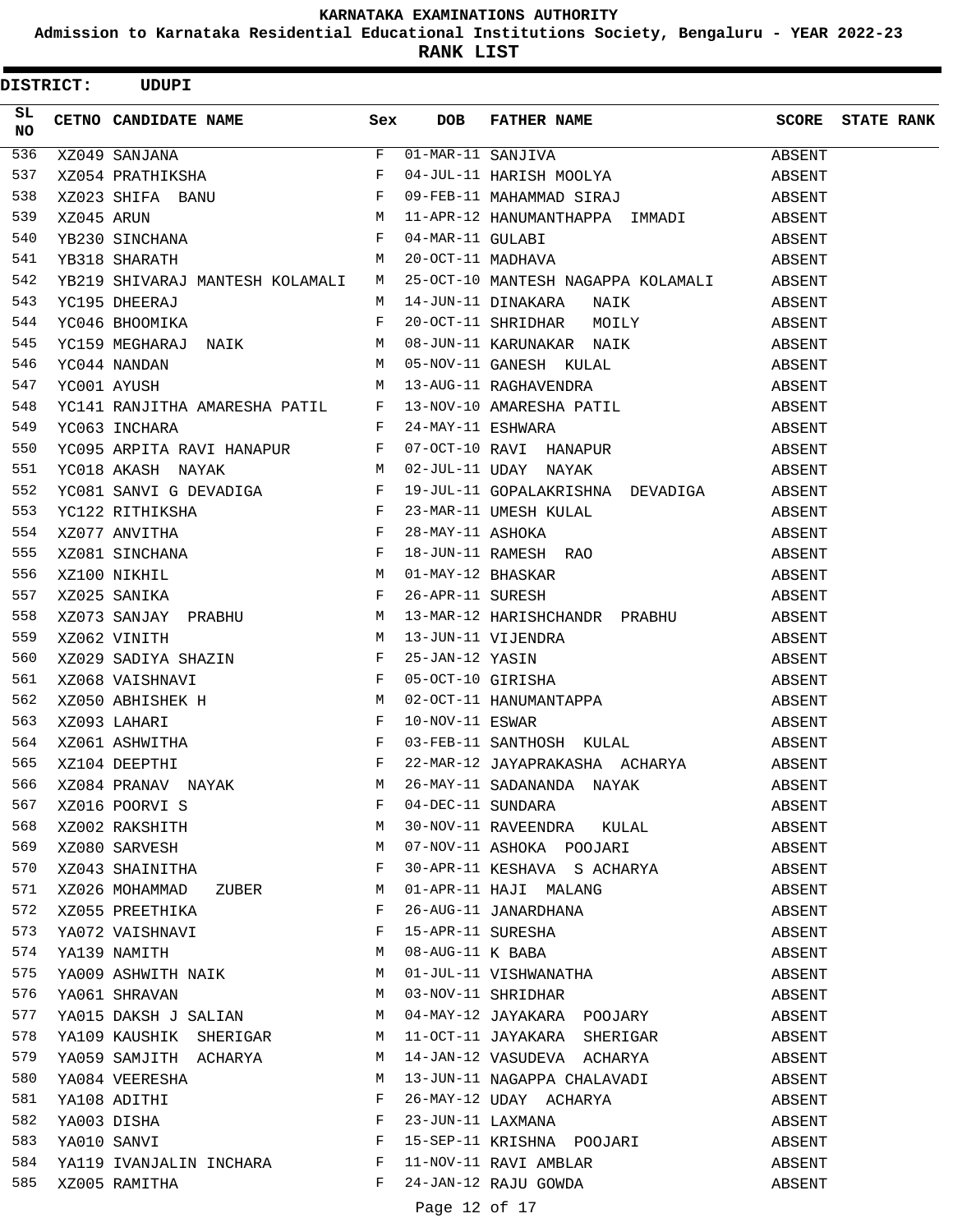**Admission to Karnataka Residential Educational Institutions Society, Bengaluru - YEAR 2022-23**

| <b>DISTRICT:</b> |  | <b>UDUPI</b>                                                                                                                                |     |                  |                                                                                                                                              |        |                   |
|------------------|--|---------------------------------------------------------------------------------------------------------------------------------------------|-----|------------------|----------------------------------------------------------------------------------------------------------------------------------------------|--------|-------------------|
| SL<br><b>NO</b>  |  | CETNO CANDIDATE NAME                                                                                                                        | Sex | <b>DOB</b>       | FATHER NAME                                                                                                                                  | SCORE  | <b>STATE RANK</b> |
| 586              |  | E<br>XZ041 DHEERAJ M<br>XZ014 KARTHIK M<br>XZ044 DHEERAJ L M<br>XZ076 MANASA F<br>XZ076 SAMEEKSHA F                                         |     |                  | 01-FEB-12 SHREEDHARA M K                                                                                                                     | ABSENT |                   |
| 587              |  |                                                                                                                                             |     |                  | 28-AUG-11 RAJU GOWDA N                                                                                                                       | ABSENT |                   |
| 588              |  |                                                                                                                                             |     | 24-OCT-11 ASHOKA |                                                                                                                                              | ABSENT |                   |
| 589              |  |                                                                                                                                             |     |                  | 04-JUL-11 LASHMANA GOWDA                                                                                                                     | ABSENT |                   |
| 590              |  |                                                                                                                                             |     | 28-OCT-11 MAYILA |                                                                                                                                              | ABSENT |                   |
| 591              |  |                                                                                                                                             |     |                  | 13-JUL-11 BASKARA POOJARY                                                                                                                    | ABSENT |                   |
| 592              |  |                                                                                                                                             |     |                  |                                                                                                                                              | ABSENT |                   |
| 593              |  | YA114 SUSHMITHA                                                                                                                             |     |                  | F 09-APR-11 SEETHARAMA<br>F 19-JUN-11 RAMESH ACHARYA                                                                                         | ABSENT |                   |
| 594              |  | YA135 ANVITHA                                                                                                                               |     |                  | 19-JUN-11 RAMESH ACHARYA                                                                                                                     | ABSENT |                   |
| 595              |  | $\mathbf{F}$<br>YA134 SUCHITHRA                                                                                                             |     |                  | 26-JUL-11 SUNDARA NAIK                                                                                                                       | ABSENT |                   |
| 596              |  |                                                                                                                                             |     |                  | YA058 MANJU SHIVAPPA MADAR M 05-SEP-11 SHIVAPPA MADAR                                                                                        | ABSENT |                   |
| 597              |  | YA049 SUSHMITHA                                                                                                                             | F   | 10-JAN-12 MANOJ  |                                                                                                                                              | ABSENT |                   |
| 598              |  | $\mathbf{F}$ . The set of $\mathbf{F}$<br>XZ116 RESHMA                                                                                      |     |                  | 01-AUG-11 RAMESHA SHETTY                                                                                                                     | ABSENT |                   |
| 599              |  | $\begin{array}{ccc}\nM & & & \\ M & & & \\ M & & & \\ M & & & \\ M & & & \\ M & & & \n\end{array}$<br>XZ012 SANDESH                         |     |                  | 21-JUL-11 JAYARAMA                                                                                                                           | ABSENT |                   |
| 600              |  | XZ105 PAVAN                                                                                                                                 |     |                  | 20-SEP-11 SHEKAR POOJARY                                                                                                                     | ABSENT |                   |
| 601              |  | XZ108 SANVIK                                                                                                                                |     |                  | 27-MAY-11 KRISHNA MADIVALA                                                                                                                   | ABSENT |                   |
| 602              |  | XZ095 KISHAN                                                                                                                                |     |                  | 14-NOV-11 JAGANNATHA                                                                                                                         | ABSENT |                   |
| 603              |  | XZ020 DEEPASHREE F                                                                                                                          |     |                  | 19-DEC-11 SHIVAPPA                                                                                                                           | ABSENT |                   |
| 604              |  |                                                                                                                                             |     |                  |                                                                                                                                              | ABSENT |                   |
| 605              |  |                                                                                                                                             |     |                  | 19-DEC-11 SHIVAPPA<br>05-JAN-12 DINESH<br>19-JAN-12 SATHISH                                                                                  | ABSENT |                   |
| 606              |  | xz103 DEEKSHA<br>xz004 NIKHITHA<br>xz004 NIKHITHA<br>xz106 SANIDHYA<br>xz106 SANIDHYA<br>xz106 SANIDHYA<br>xz106 SANIDHYA<br>xz106 SANIDHYA |     |                  |                                                                                                                                              | ABSENT |                   |
| 607              |  | HOSAMANI                                                                                                                                    |     |                  | YA014 VIJAYALAXMI MUTTAPPA $F$ 04-OCT-10 MUTTAPPA TIPPANNA HOSAMANI ABSENT                                                                   |        |                   |
| 608              |  | YA097 AYAAN                                                                                                                                 |     |                  | M 01-JUN-08 MOHAMMED HANIF                                                                                                                   | ABSENT |                   |
| 609              |  | M<br>YA132 RITHVIK                                                                                                                          |     |                  | 18-APR-11 SAMPATH KUMAR G                                                                                                                    | ABSENT |                   |
| 610              |  | YA073 VEEKSHITHA PALAN F 29-SEP-10 CHANDRAKANTH                                                                                             |     |                  |                                                                                                                                              | ABSENT |                   |
| 611              |  | M <sub>N</sub><br>YA034 SHRESHA                                                                                                             |     |                  | 27-MAY-11 SATHISHA                                                                                                                           | ABSENT |                   |
| 612              |  | M<br>YA140 DARSHAN                                                                                                                          |     |                  | 30-JUN-11 GOPALA SUVARNA                                                                                                                     | ABSENT |                   |
| 613              |  | YA026 MAILARI<br>SABANNANAV<br>M 22-OCT-11 JAGADEESH                                                                                        |     |                  | M 04-FEB-11 PRAKASHA SHEKAPPA<br>SABANNANAVARA                                                                                               | ABSENT |                   |
|                  |  | 614 YA002 NISHAN                                                                                                                            |     |                  |                                                                                                                                              | ABSENT |                   |
|                  |  |                                                                                                                                             |     |                  | $614$ $14002$ N1SHAN<br>$615$ $YA129$ MANVITH<br>$616$ $YA087$ ESHANVI S<br>$F$ $23-APR-12$ SURESHA KUNDER<br>$F$ $23-APR-12$ SURESHA KUNDER | ABSENT |                   |
|                  |  |                                                                                                                                             |     |                  |                                                                                                                                              | ABSENT |                   |
| 617              |  | YA054 MANVITHA S PALAN F 06-JUL-11 SHEKHAR                                                                                                  |     |                  |                                                                                                                                              | ABSENT |                   |
| 618              |  | YA036 NIREEKSHITHA F 27-JUL-11 NITHIN                                                                                                       |     |                  |                                                                                                                                              | ABSENT |                   |
| 619              |  | $\mathbf{F}$ and $\mathbf{F}$<br>YA080 SANVI                                                                                                |     |                  | 21-APR-12 SATHISHA                                                                                                                           | ABSENT |                   |
| 620              |  |                                                                                                                                             |     |                  |                                                                                                                                              | ABSENT |                   |
| 621              |  |                                                                                                                                             |     |                  |                                                                                                                                              | ABSENT |                   |
|                  |  |                                                                                                                                             |     |                  | 622 YA063 DEEPA KRISHNA SINDHE F 02-JAN-11 KRISHNA SINDHE                                                                                    | ABSENT |                   |
|                  |  | SALUNKE                                                                                                                                     |     |                  | 623 YA124 MANJUNATHA HANUMANTHA M 30-APR-11 HANUMANT SHANKARA SALUNKE ABSENT                                                                 |        |                   |
|                  |  | 624 YA125 ISHWARYA                                                                                                                          |     |                  | F 09-SEP-11 PRAKASH                                                                                                                          | ABSENT |                   |
| 625              |  | YA011 ISHWARYA                                                                                                                              |     |                  | F 06-FEB-12 SANTHOSHA                                                                                                                        | ABSENT |                   |
| 626              |  | THUIT ISIMINIII<br>YA106 CHETHAN M 29-MAY-11 JAYAKARA<br>YA137 SAANIDHYA F 15-OCT-10 SANTHOSH                                               |     |                  |                                                                                                                                              | ABSENT |                   |
| 627              |  |                                                                                                                                             |     |                  |                                                                                                                                              | ABSENT |                   |
| 628              |  | YA103 CHAITHANYA <b>E 15-MAR-11 RAJU</b>                                                                                                    |     |                  | YA113 NINGAPPA<br>YA113 NINGAPPA<br>YA121 NAGARAJ M 05-JUL-11 PAMEGY<br>YA119 --                                                             | ABSENT |                   |
| 629              |  |                                                                                                                                             |     |                  |                                                                                                                                              | ABSENT |                   |
| 630              |  |                                                                                                                                             |     |                  |                                                                                                                                              | ABSENT |                   |
| 631              |  | YA112 JEEVAN S                                                                                                                              |     |                  | M 08-MAY-12 SHEKARA                                                                                                                          | ABSENT |                   |
|                  |  | 632 YA043 AMRUTHA                                                                                                                           |     |                  | F 11-APR-12 KOTRESH NAIK                                                                                                                     | ABSENT |                   |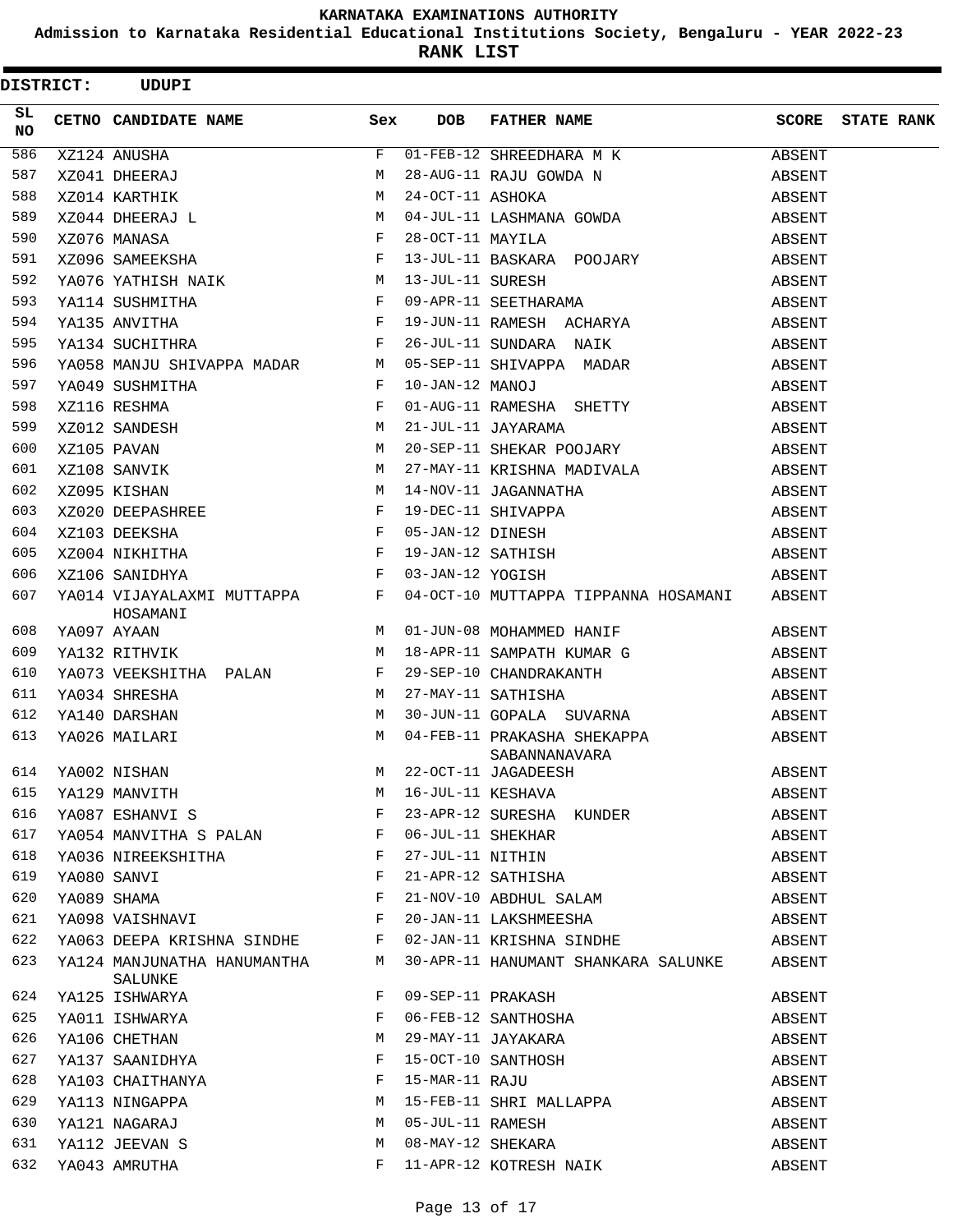**Admission to Karnataka Residential Educational Institutions Society, Bengaluru - YEAR 2022-23**

| <b>DISTRICT:</b> |             | <b>UDUPI</b>                                                                                                                                                                                                                                              |            |                   |                                             |        |                         |
|------------------|-------------|-----------------------------------------------------------------------------------------------------------------------------------------------------------------------------------------------------------------------------------------------------------|------------|-------------------|---------------------------------------------|--------|-------------------------|
| SL<br><b>NO</b>  |             | CETNO CANDIDATE NAME                                                                                                                                                                                                                                      | Sex        | <b>DOB</b>        | FATHER NAME                                 |        | <b>SCORE</b> STATE RANK |
| 633              |             | YA005 HANSIKA                                                                                                                                                                                                                                             | F          |                   | 22-SEP-11 JAGADEESH SHERIGAR                | ABSENT |                         |
| 634              |             | YA077 ANANYA V                                                                                                                                                                                                                                            | F          |                   | 17-MAY-11 VEERENDRA                         | ABSENT |                         |
| 635              |             | $\begin{aligned} \mathbf{F} \\ \mathbf{M} \end{aligned}$<br>YA128 TANUSREE                                                                                                                                                                                |            |                   | 22-OCT-11 VITTALA RAY PAI                   | ABSENT |                         |
| 636              |             | M<br>YA047 PREETHAM                                                                                                                                                                                                                                       |            |                   | 26-DEC-11 KRISHNA DEVADIGA                  | ABSENT |                         |
| 637              |             | YA094 SUBHRAMANYA KAMATH M                                                                                                                                                                                                                                |            |                   | 14-MAY-11 SATHISH KAMATH                    | ABSENT |                         |
| 638              |             | YA104 SHIKHA SHETTY                                                                                                                                                                                                                                       | F          |                   | 17-APR-11 PRAKASH SHETTY                    | ABSENT |                         |
| 639              |             | YC024 KAVERI MADARA                                                                                                                                                                                                                                       | F          |                   | 18-JUL-11 BASAPPA MADARA                    | ABSENT |                         |
| 640              |             | YC119 KEERTHAN U KULAL                                                                                                                                                                                                                                    | M          | 13-NOV-11 UMESH   |                                             | ABSENT |                         |
| 641              |             | YC188 SHREEYA                                                                                                                                                                                                                                             | F          |                   | 27-NOV-11 HAREESHA BHANDARY                 | ABSENT |                         |
| 642              |             | $\mathbf{F}$ and $\mathbf{F}$<br>YC070 RIJWAN                                                                                                                                                                                                             |            |                   | 19-JUN-11 PAKRUDDIN                         | ABSENT |                         |
| 643              |             | YC005 NINVITH SHETTY M                                                                                                                                                                                                                                    |            |                   | 20-OCT-11 ATHMARAM SHETTY                   | ABSENT |                         |
| 644              |             | YC189 SHREYA                                                                                                                                                                                                                                              | F          |                   | 27-NOV-11 HAREESH BHANDARY                  | ABSENT |                         |
| 645              |             | YB085 SAMEEKSHA K SHETTY F                                                                                                                                                                                                                                |            |                   | 04-JAN-12 KRISHNA SHETTY                    | ABSENT |                         |
| 646              |             | $\mathbf{F}$ . The set of $\mathbf{F}$<br>YB041 ANUSHRI                                                                                                                                                                                                   |            |                   | 30-AUG-11 BHOJU KULAL                       | ABSENT |                         |
| 647              |             | $\mathbb F$ . The set of $\mathbb F$<br>YB197 MANVITH N H                                                                                                                                                                                                 |            | 01-AUG-11 NAGARAJ |                                             | ABSENT |                         |
| 648              |             | THE CONTROL IS TO THE CONTRACT THE RESPONDING THE RESPONDING TO THE RESPONDENT TO THE RESPONDENT TO THE RESPONDENT OF THE RESPONDENT OF THE RESPONDENT OF THE RESPONDENT OF THE RESPONDENT OF THE RESPONDENT OF THE RESPONDENT                            |            |                   | 17-MAY-11 BALA KULAL                        | ABSENT |                         |
| 649              |             |                                                                                                                                                                                                                                                           |            |                   | 08-AUG-11 SHRINIVAS NAIK                    | ABSENT |                         |
| 650              |             | YB040 SUHAN                                                                                                                                                                                                                                               | М          |                   | 22-DEC-11 BHASKAR KULAL                     | ABSENT |                         |
| 651              |             | YB170 AJITH                                                                                                                                                                                                                                               | М          |                   | 20-OCT-11 DINESH NAIK                       | ABSENT |                         |
| 652              | YB343 PRIYA |                                                                                                                                                                                                                                                           | F          |                   | 24-OCT-11 RAVIKAR SHETTY                    | ABSENT |                         |
| 653              |             | YB250 CHITHRA                                                                                                                                                                                                                                             | F          |                   | 10-JUN-11 NARSIMHA NAIK                     | ABSENT |                         |
| 654              |             | $\mathbf{F}$ and $\mathbf{F}$<br>YB108 ASHMITHA                                                                                                                                                                                                           |            |                   | 10-MAY-11 RAMA KULAL                        | ABSENT |                         |
| 655              |             | $\begin{aligned} \mathbf{F} \\ \mathbf{M} \end{aligned}$<br>YB232 AKSHITHA                                                                                                                                                                                |            | 04-FEB-12 BHADRA  |                                             | ABSENT |                         |
| 656              |             | YB075 SUJAN                                                                                                                                                                                                                                               |            |                   | 19-MAR-11 NARAYANA                          | ABSENT |                         |
| 657              |             | YB295 SHREYASWINI F                                                                                                                                                                                                                                       |            |                   | 12-AUG-11 SHEKHARA NAIK                     | ABSENT |                         |
| 658              |             | $\mathbf{F}$ and $\mathbf{F}$ and $\mathbf{F}$<br>YB220 SINCHANA                                                                                                                                                                                          |            |                   | 17-MAR-11 K UDAYA NAIK                      | ABSENT |                         |
| 659              |             | $\mathbf{F}$<br>YB064 SANJANA                                                                                                                                                                                                                             |            |                   | 06-NOV-11 SANJEEVA                          | ABSENT |                         |
| 660              |             | $\mathbf{F}$<br>YB236 AKSHATHA S                                                                                                                                                                                                                          |            |                   | 18-AUG-11 SHEKHARA                          | ABSENT |                         |
| 661              |             | $\mathbf{F}$ and $\mathbf{F}$ are the set of the set of the set of the set of the set of the set of the set of the set of the set of the set of the set of the set of the set of the set of the set of the set of the set of the set<br>YB052 DHANYASHREE |            |                   | 02-DEC-11 NAGARAJA                          | ABSENT |                         |
| 662              |             | YB102 SANNIDHI G                                                                                                                                                                                                                                          | $_{\rm F}$ | 20-APR-11 GANESH  |                                             | ABSENT |                         |
| 663              |             |                                                                                                                                                                                                                                                           |            |                   | 16-JUN-10 GANGARAMA INGOLE                  | ABSENT |                         |
| 664              |             | YB278 SHANTHA BAYI F<br>YB315 SRASTI F<br>YC057 JAHNAVI S F                                                                                                                                                                                               |            |                   | 07-FEB-12 DHARMASINGH KOTARI                | ABSENT |                         |
| 665              |             |                                                                                                                                                                                                                                                           |            |                   | 19-FEB-12 SATHISH S NAYAK ABSENT            |        |                         |
| 666              |             | YC087 HANUMANTHA M                                                                                                                                                                                                                                        |            |                   | 21-JAN-12 MAHANTHESHA ERAPPA MUTHURA ABSENT |        |                         |
| 667              |             | $\mathbf{F}^{\mathcal{A}}$<br>YC040 SANJANA                                                                                                                                                                                                               |            |                   | 12-MAY-11 YAMANOORA KATTIMANI ABSENT        |        |                         |
| 668              |             | YC147 MOHAMMAD PATEL M                                                                                                                                                                                                                                    |            |                   | 06-MAY-11 ZULFIKAR                          | ABSENT |                         |
| 669              |             | YC091 FATHIMATHUL NAIMA F                                                                                                                                                                                                                                 |            |                   | 31-JUL-10 YUSUF                             | ABSENT |                         |
| 670              |             | YC021 ABHI KRISHNA M                                                                                                                                                                                                                                      |            |                   | 27-DEC-11 KRISHNA K                         | ABSENT |                         |
| 671              |             | $\mathbf{F}^{\mathcal{A}}$<br>YC146 GOUTHAMI                                                                                                                                                                                                              |            |                   | 13-AUG-11 SHANKARA                          | ABSENT |                         |
| 672              |             | YC183 ASHISH POOJARY M                                                                                                                                                                                                                                    |            |                   | 01-JUN-11 SATHISH POOJARY                   | ABSENT |                         |
| 673              |             | YC199 SHREEJITH R M                                                                                                                                                                                                                                       |            | 12-OCT-11 RAGHU   |                                             | ABSENT |                         |
| 674              |             | YC135 PAVAN                                                                                                                                                                                                                                               | M          |                   | 13-MAY-11 SADASHIVA POOJARY                 | ABSENT |                         |
| 675              |             | YC198 SUDEESH                                                                                                                                                                                                                                             | M          |                   | 05-NOV-11 SURESHA POOJARY                   | ABSENT |                         |
| 676              |             | M<br>YC196 SUNIL                                                                                                                                                                                                                                          |            |                   | 21-MAR-11 VIMAL                             | ABSENT |                         |
| 677              |             | YC054 SRUJAN M                                                                                                                                                                                                                                            |            |                   | 31-MAR-11 SATHISHA                          | ABSENT |                         |
| 678              |             | YC154 H KEERTHAN NAIK M                                                                                                                                                                                                                                   |            |                   | 08-JAN-12 SURENDRA NAIK                     | ABSENT |                         |
| 679              |             | YB060 ULLASA                                                                                                                                                                                                                                              | M          | 02-DEC-11 UDAYA   |                                             | ABSENT |                         |
| 680              |             | YB177 PRANEETHA                                                                                                                                                                                                                                           | F          |                   | 15-SEP-11 BHASKAR<br>11-JUN-11 RAMESH       | ABSENT |                         |
| 681              |             | YB082 RITHISH     R THINGALAYA M                                                                                                                                                                                                                          |            |                   |                                             | ABSENT |                         |
| 682              |             | YB045 PRARTHANA                                                                                                                                                                                                                                           | F          |                   | 17-APR-11 G MAHALINGA                       | ABSENT |                         |
|                  |             |                                                                                                                                                                                                                                                           |            |                   | Page 14 of 17                               |        |                         |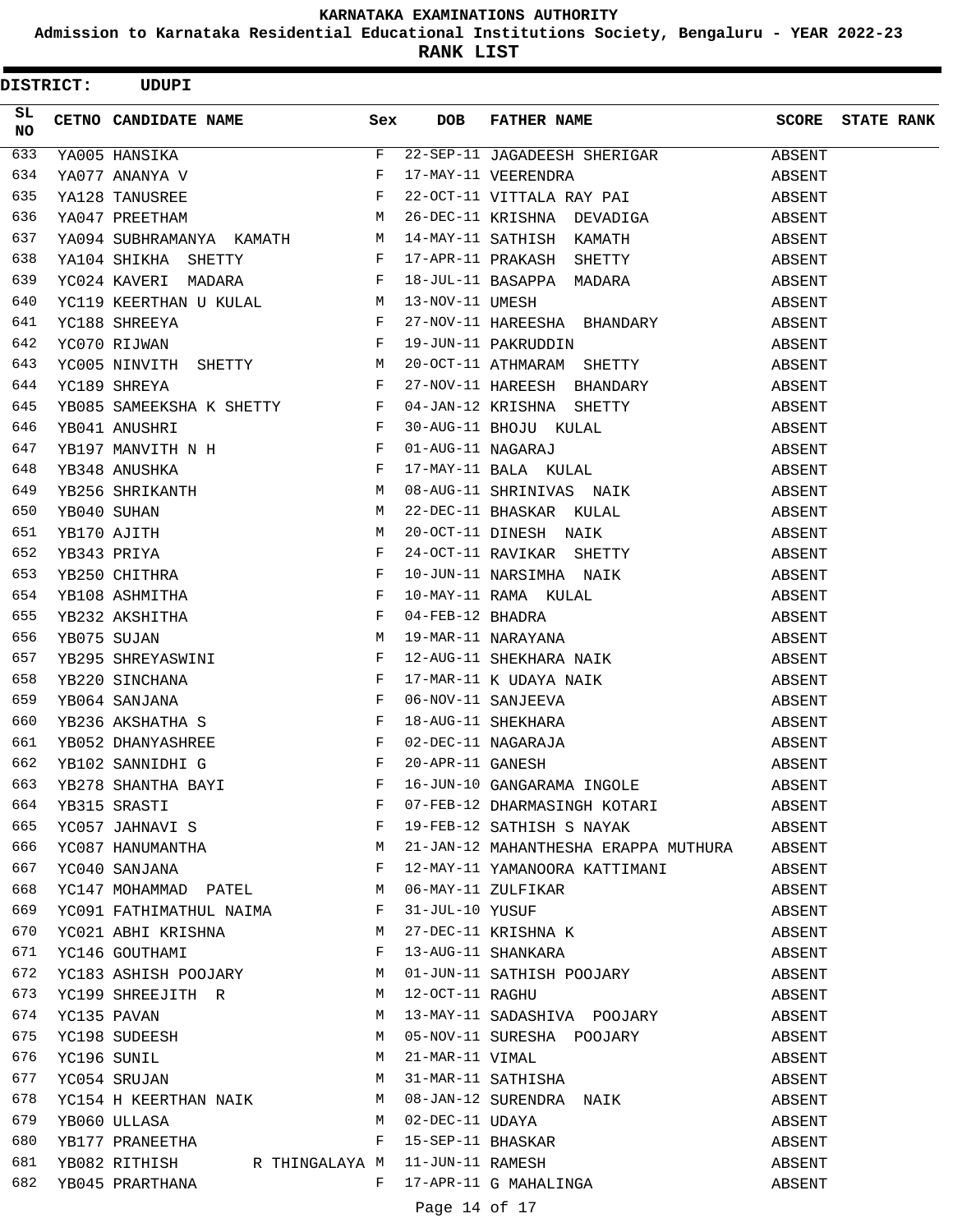**Admission to Karnataka Residential Educational Institutions Society, Bengaluru - YEAR 2022-23**

|                 | <b>DISTRICT:</b> | <b>UDUPI</b>                                                                                                                                                                                                                   |              |                   |                                                        |                  |                         |
|-----------------|------------------|--------------------------------------------------------------------------------------------------------------------------------------------------------------------------------------------------------------------------------|--------------|-------------------|--------------------------------------------------------|------------------|-------------------------|
| SL<br><b>NO</b> |                  | CETNO CANDIDATE NAME                                                                                                                                                                                                           | Sex          | <b>DOB</b>        | FATHER NAME                                            |                  | <b>SCORE</b> STATE RANK |
| 683             |                  | YB274 S CHIRAGA M<br>YB309 RAHUL M<br>YB339 SANCHITA F<br>YB176 PRATEEKSHA F<br>YB134 JAHNAVI F<br>YB134 JAHNAVI F                                                                                                             | M            |                   | 28-MAY-11 S JAGADISH                                   | ABSENT           |                         |
| 684             |                  |                                                                                                                                                                                                                                |              |                   | 12-APR-11 ANANDA POOJARY                               | ABSENT           |                         |
| 685             |                  |                                                                                                                                                                                                                                |              |                   | 02-DEC-11 RAMESH MARAKALA                              | ABSENT           |                         |
| 686             |                  |                                                                                                                                                                                                                                |              |                   | 16-MAR-11 SUBRAHMANYA                                  | ABSENT           |                         |
| 687             |                  |                                                                                                                                                                                                                                |              |                   | 16-AUG-11 GURUMURTHI UDUPA                             | ABSENT           |                         |
| 688             |                  | YB340 PRATHIKSHA F                                                                                                                                                                                                             |              |                   | 11-AUG-11 HIRIYA GANIGA                                | ABSENT           |                         |
| 689             |                  | $\mathbf{F}$ and $\mathbf{F}$ are $\mathbf{F}$<br>YB314 PREETHIKA                                                                                                                                                              |              |                   | 02-MAY-11 GANESH NAYARI                                | ABSENT           |                         |
| 690             |                  |                                                                                                                                                                                                                                |              |                   | 04-JAN-12 MANJUNATHA POOJARY                           | ABSENT           |                         |
| 691             |                  | THE PRESIDENT PRESIDENT PRESIDENT PRESIDENT PRESIDENT PRESIDENT PRESIDENT PRESIDENT PRESIDENT PRESIDENT PRESIDENT PRESIDENT PRESIDENT PRESIDENT PRESIDENT PRESIDENT PRESIDENT PRESIDENT PRESIDENT PRESIDENT PRESIDENT PRESIDEN |              |                   | 19-APR-11 RAGHAVENDRA                                  | ABSENT           |                         |
| 692             |                  | $\mathbf M$<br>YB187 CHINMAI                                                                                                                                                                                                   |              |                   | 21-MAR-11 CHANDRA POOJARY                              | ABSENT           |                         |
| 693             |                  | YB024 SIDDESWARA M<br>YB089 PRATHAM M<br>YB262 PRARTHANA F                                                                                                                                                                     |              |                   | 06-NOV-11 SATHISH                                      | ABSENT           |                         |
| 694             |                  |                                                                                                                                                                                                                                |              |                   | 06-OCT-11 DINESH K POOJARY                             | ABSENT           |                         |
| 695             |                  |                                                                                                                                                                                                                                |              |                   | 12-OCT-11 MANJUNATHA ACHARI                            | ABSENT           |                         |
| 696             |                  | YB216 VIGHNESH SHENOY M                                                                                                                                                                                                        |              |                   | 30-SEP-11 BALAKRISHNA SHENOY                           | ABSENT           |                         |
| 697             |                  | $\mathbf{F}$<br>YB155 R THANVI                                                                                                                                                                                                 |              |                   | 06-APR-12 RAVIRAJ SHETTY                               | ABSENT           |                         |
| 698             |                  | YB097 PRASHANTH                                                                                                                                                                                                                | M            |                   | 20-AUG-11 HARISHCHANDRA KULAL                          | ABSENT           |                         |
| 699             |                  | YB284 BRAHMISHRI MITHYANTHA F                                                                                                                                                                                                  |              |                   | 22-AUG-11 VIJAYENDRA MITHYANTHA                        | ABSENT           |                         |
| 700             |                  | M<br>YB285 SHRAVANA                                                                                                                                                                                                            |              |                   | 04-APR-11 HARISH PAI                                   | ABSENT           |                         |
| 701             |                  | YB183 SHRAVANTH                                                                                                                                                                                                                | <b>M</b>     |                   | 18-JUL-11 LAVA KUMAR                                   | ABSENT           |                         |
| 702             |                  | YB013 MOHAMMED IRFAN M                                                                                                                                                                                                         |              |                   | 13-JUL-11 SADIK<br>11-NOV-11 SUBHASH<br>06-MAV 11 DIVI | ABSENT           |                         |
| 703             |                  | YB277 SHREESHANK                                                                                                                                                                                                               | M            |                   |                                                        | ABSENT           |                         |
| 704             |                  | YB181 AKSHAYAKUMAR                                                                                                                                                                                                             | M            |                   | 06-MAY-11 RAMAKUMAR                                    | ABSENT           |                         |
| 705             |                  | YB164 SANNIDHI                                                                                                                                                                                                                 | F            |                   | 15-NOV-11 SHEKAR NAIK                                  | ABSENT           |                         |
| 706             |                  | YB047 SNEHA                                                                                                                                                                                                                    | $_{\rm F}$   |                   | 22-OCT-11 KALINGA NAIK                                 | ABSENT           |                         |
| 707             |                  | YB055 SWATHI                                                                                                                                                                                                                   | F            |                   | 18-MAR-11 KORGU NAIK                                   | ABSENT           |                         |
| 708             |                  | YB304 SUJAN                                                                                                                                                                                                                    | M            | 02-OCT-11 CHANDRA |                                                        | ABSENT           |                         |
| 709             |                  | YB252 PRAJWAL                                                                                                                                                                                                                  | M            |                   | 16-FEB-12 PRASHANTH POOJARY                            | ABSENT           |                         |
| 710             |                  | YB046 PRATHWIK                                                                                                                                                                                                                 | M            | 21-NOV-11 RAJU    |                                                        | ABSENT           |                         |
| 711             |                  | YB007 ASHWATH                                                                                                                                                                                                                  | M            | 28-SEP-11 VASU    |                                                        | ABSENT           |                         |
| 712             |                  | YB109 PRANAV                                                                                                                                                                                                                   | M            |                   | 10-FEB-12 RAJU KULAL                                   | ABSENT           |                         |
| 713             |                  | YB122 MEGHA F<br>YB218 ANEESH BHAT M                                                                                                                                                                                           |              |                   | 22-AUG-11 LAKSHMANA                                    | ABSENT           |                         |
| 714             |                  |                                                                                                                                                                                                                                |              |                   | 04-JAN-12 SRINIDHI BHAT                                | ABSENT           |                         |
| 715             |                  | YB192 MURALIDHARA M                                                                                                                                                                                                            |              |                   | 21-AUG-11 GANGADHARA ACHAR                             | ABSENT           |                         |
| 716             |                  | <b>M</b><br>YB166 AKASH M                                                                                                                                                                                                      |              | 25-OCT-11 MANI    |                                                        | ABSENT           |                         |
| 717             |                  | YB260 DEEKSHA SHETTIGAR F                                                                                                                                                                                                      |              |                   | 20-JUL-11 PRAVEEN SHETTIGAR                            | ABSENT           |                         |
| 718             |                  | YB217 NIKITHA U SHETTY F                                                                                                                                                                                                       |              |                   | 14-JUN-11 UDAY U SHETTY                                | ABSENT           |                         |
| 719             |                  | YB023 POORVI                                                                                                                                                                                                                   | $\mathbf{F}$ |                   | 23-APR-11 SANTHOSH                                     | ABSENT           |                         |
| 720             |                  | $\mathbf{F}$ and the set of $\mathbf{F}$<br>YB349 PREETHIKA                                                                                                                                                                    |              |                   | 16-APR-11 RAGHU POOJARI                                | ABSENT           |                         |
| 721             |                  | YB327 PRATHWIK                                                                                                                                                                                                                 | M            |                   | 14-FEB-12 NAGARAJA                                     | ABSENT           |                         |
| 722             |                  | YB210 SHREEDHAR M                                                                                                                                                                                                              |              |                   | 02-MAY-11 MANJUNATH BHANDARI                           | ABSENT           |                         |
| 723             |                  | YB083 RITHWIK SHETTY M                                                                                                                                                                                                         |              |                   | 26-OCT-10 SUDHAKARA SHETTY                             | ABSENT           |                         |
| 724             |                  | M<br>YB104 BHUVANESH                                                                                                                                                                                                           |              |                   | 01-MAR-11 RATHNAKAR                                    | ABSENT           |                         |
| 725             |                  | YB298 SUDEEKSHA SHETTY M                                                                                                                                                                                                       |              |                   | 14-OCT-11 DEVENDRA SHETTY                              | ABSENT           |                         |
| 726             |                  | YB308 SINCHANA ACHARYA F                                                                                                                                                                                                       |              |                   | 10-JUL-11 NAGARAJ ACHARYA                              | ABSENT           |                         |
| 727             |                  | YB283 SHASHWATH M                                                                                                                                                                                                              |              |                   | 23-SEP-11 SHARATH SHETTY                               | ABSENT           |                         |
| 728<br>729      |                  | YB251 DRISHYA R DEVADIGA<br>YB268 VISHWAS                                                                                                                                                                                      | M<br>M       |                   | 01-JAN-12 RAMESH DEVADIGA<br>29-JUL-11 VISHWESHWAR     | ABSENT           |                         |
| 730             |                  | YB258 ASHRITH                                                                                                                                                                                                                  | М            |                   |                                                        | ABSENT<br>ABSENT |                         |
| 731             |                  | YB162 NAMITHA                                                                                                                                                                                                                  | F            |                   | 08-DEC-10 RAGHAVENDRA<br>25-JUN-11 UDAYA SHETTY        | ABSENT           |                         |
| 732             |                  | YB058 ANUSHKA                                                                                                                                                                                                                  | F            |                   | 20-SEP-11 ASHOKA K NAYAKA                              | ABSENT           |                         |
|                 |                  |                                                                                                                                                                                                                                |              |                   | Page 15 of 17                                          |                  |                         |
|                 |                  |                                                                                                                                                                                                                                |              |                   |                                                        |                  |                         |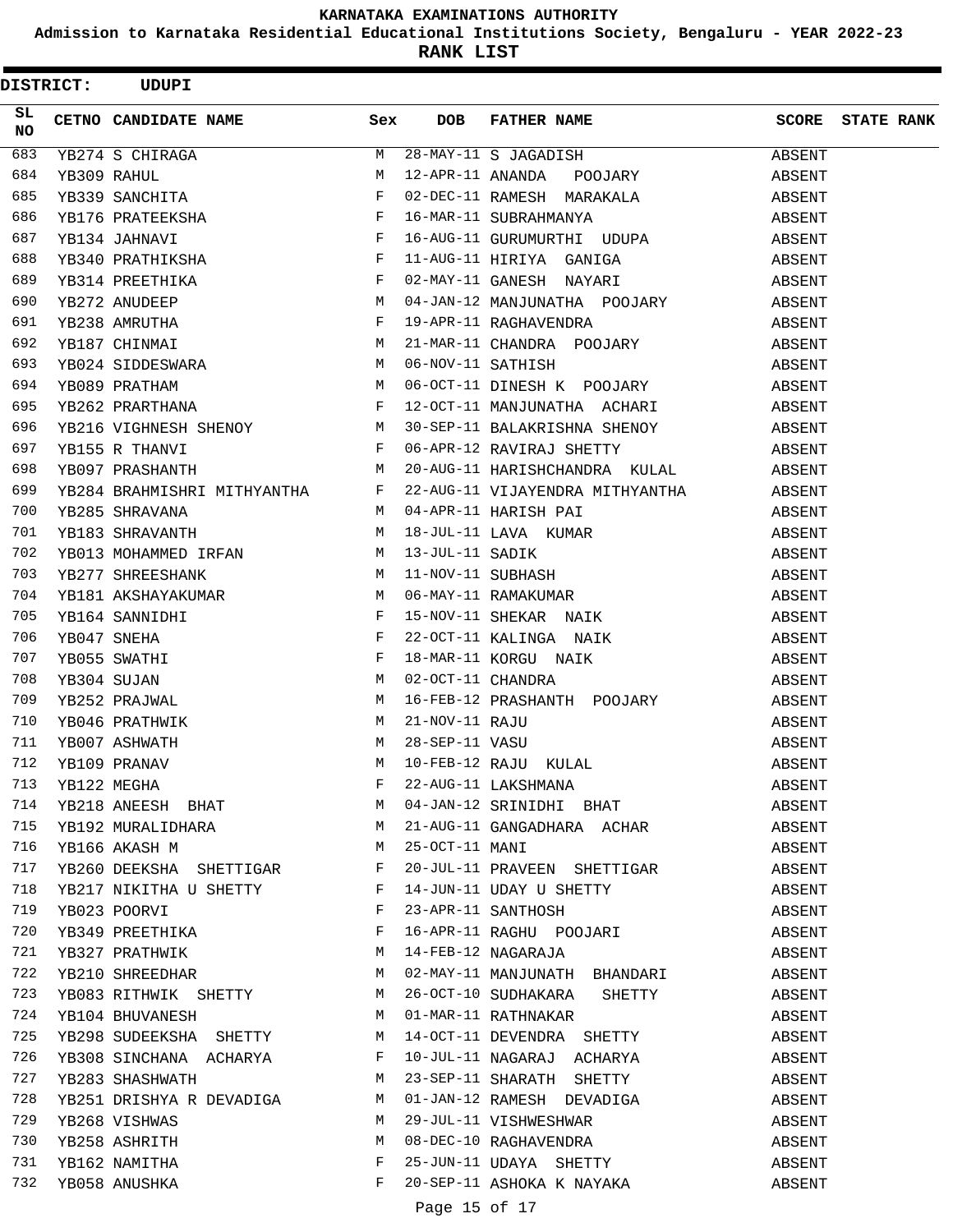**Admission to Karnataka Residential Educational Institutions Society, Bengaluru - YEAR 2022-23**

**RANK LIST**

 $\text{DISTRICT:}$  UDUPI

| SL<br><b>NO</b> | CETNO CANDIDATE NAME Sex DOB                                  |              |                  | FATHER NAME SCORE STATE RANK                                                                                                                                                                                                           |        |  |
|-----------------|---------------------------------------------------------------|--------------|------------------|----------------------------------------------------------------------------------------------------------------------------------------------------------------------------------------------------------------------------------------|--------|--|
| 733             | YB066 NIHAL                                                   |              |                  | M 26-OCT-11 RAHAMMATH SHARIF ABSENT                                                                                                                                                                                                    |        |  |
| 734             |                                                               |              |                  | YB032 GLAVITA MARIA PASANHA F 03-DEC-11 GILBERT PASANHA                                                                                                                                                                                | ABSENT |  |
| 735             |                                                               |              |                  |                                                                                                                                                                                                                                        |        |  |
| 736             |                                                               |              |                  |                                                                                                                                                                                                                                        |        |  |
| 737             |                                                               |              |                  |                                                                                                                                                                                                                                        |        |  |
| 738             |                                                               |              |                  |                                                                                                                                                                                                                                        |        |  |
| 739             |                                                               |              |                  |                                                                                                                                                                                                                                        |        |  |
| 740             |                                                               |              |                  |                                                                                                                                                                                                                                        |        |  |
| 741             |                                                               |              |                  |                                                                                                                                                                                                                                        |        |  |
| 742             |                                                               |              |                  |                                                                                                                                                                                                                                        |        |  |
| 743             |                                                               |              |                  |                                                                                                                                                                                                                                        |        |  |
| 744             |                                                               |              |                  |                                                                                                                                                                                                                                        |        |  |
| 745             |                                                               |              |                  |                                                                                                                                                                                                                                        |        |  |
| 746             |                                                               |              |                  |                                                                                                                                                                                                                                        |        |  |
| 747             |                                                               |              |                  |                                                                                                                                                                                                                                        |        |  |
| 748             |                                                               |              |                  |                                                                                                                                                                                                                                        |        |  |
| 749             |                                                               |              |                  |                                                                                                                                                                                                                                        |        |  |
| 750             |                                                               |              |                  |                                                                                                                                                                                                                                        |        |  |
| 751             |                                                               |              |                  |                                                                                                                                                                                                                                        |        |  |
| 752             |                                                               |              |                  |                                                                                                                                                                                                                                        |        |  |
| 753             |                                                               |              |                  |                                                                                                                                                                                                                                        |        |  |
| 754             |                                                               |              |                  |                                                                                                                                                                                                                                        |        |  |
| 755             |                                                               |              |                  |                                                                                                                                                                                                                                        |        |  |
| 756             |                                                               |              |                  | YB163 PRATHVIK J M 24-DEC-11 JAYARAJ MOGAVEERA ABSENT                                                                                                                                                                                  |        |  |
| 757             |                                                               |              |                  | YB150 NISHVIKA J MOGAVEERA F 25-NOV-11 JAGANNATH MOGAVEERA ABSENT                                                                                                                                                                      |        |  |
| 758             |                                                               |              |                  |                                                                                                                                                                                                                                        |        |  |
| 759             |                                                               |              |                  |                                                                                                                                                                                                                                        |        |  |
| 760             |                                                               |              |                  | XBO62 SHARANYA F URUMANANA ABSENT<br>YBO62 SHARANYA F 01-APR-11 GAJANANA ABSENT<br>YB296 SUMIKSHA F 06-NOV-10 SHRIDHARA ABSENT<br>YB245 SOURAV M 27-AUG-11 RAGHAVENDRA POOJARY ABSENT<br>XZ013 SHARATH M 09-JUN-11 HANUMANTAPPA ABSENT |        |  |
| 761             |                                                               |              |                  |                                                                                                                                                                                                                                        |        |  |
| 762             |                                                               |              |                  | XZ036 SHRIPATHI M POOJARY M 20-APR-11 MANJUNATHA POOJARY ABSENT                                                                                                                                                                        |        |  |
| 763             | XZ099 JITHESH                                                 |              |                  | M 02-NOV-11 RAVINDRA BHANDARY                                                                                                                                                                                                          | ABSENT |  |
| 764             |                                                               |              | 25-JAN-11 MUZMIL |                                                                                                                                                                                                                                        | ABSENT |  |
| 765             | YA062 MOHAMMED MANAZ M<br>YA071 AKSHATHA F<br>YA105 JEEVIKA F |              |                  | 24-NOV-11 PUTTU ALIYAS PURUSHOTTAMA                                                                                                                                                                                                    | ABSENT |  |
| 766             |                                                               |              | 10-OCT-11 KISHOR |                                                                                                                                                                                                                                        | ABSENT |  |
| 767             | YA130 VANDITHA F                                              |              |                  | 14-MAY-11 DIVAKARA ACHARYA                                                                                                                                                                                                             | ABSENT |  |
| 768             | YA131 UJWAL POOJARY M                                         |              |                  | 14-FEB-11 UDAYA POOJARY                                                                                                                                                                                                                | ABSENT |  |
| 769             | YB016 PRIYA                                                   | $\mathbf{F}$ |                  | 22-NOV-11 RAGHAVENDRA SHETTY                                                                                                                                                                                                           | ABSENT |  |
| 770             | YB073 M RAKSHATHI POOJARY F                                   |              |                  | 24-MAY-11 MANJUNATHA                                                                                                                                                                                                                   | ABSENT |  |
| 771             | YB136 THASMAI                                                 | F            |                  | 03-SEP-11 NAGARAJ T                                                                                                                                                                                                                    | ABSENT |  |
| 772             | YC106 SHREYA NAIK                                             | F            |                  | 08-JAN-12 ARUN K NAIK                                                                                                                                                                                                                  | ABSENT |  |
| 773             | YB168 SANMITH SANTOSH SHETTY M                                |              |                  | 04-JUN-11 SANTOSH SHETTY                                                                                                                                                                                                               | ABSENT |  |
| 774             | YB201 RAKSHITHA                                               | F            |                  | 13-AUG-11 RATHNAKAR SHETTY                                                                                                                                                                                                             | ABSENT |  |
| 775             | YB264 SHRAVAN KUMAR                                           | M            |                  | 03-FEB-12 RAGHAVENDRA                                                                                                                                                                                                                  | ABSENT |  |
| 776             | YB292 ASHWINI                                                 | F            | 15-JUL-11 BHOJA  |                                                                                                                                                                                                                                        | ABSENT |  |
| 777             | YC032 AVANI                                                   | F            |                  | 25-DEC-11 BHASKARA ACHARYA                                                                                                                                                                                                             | ABSENT |  |
| 778             | YC103 SATHWIK                                                 | М            |                  | 16-AUG-11 JAYA DEVADIGA                                                                                                                                                                                                                | ABSENT |  |
| 779             | XZ011 DEERAJ                                                  | М            |                  | 06-JUN-11 VASU NAIK                                                                                                                                                                                                                    | ABSENT |  |
| 780             | YC022 D ULLAS                                                 | M            |                  |                                                                                                                                                                                                                                        | ABSENT |  |
| 781             | XZ058 ASHWIJA                                                 | F            |                  | 09-JUL-11 D PAMPAPATHI<br>10-FEB-10 SHEKARA                                                                                                                                                                                            | ABSENT |  |
| 782             | YB237 NIKHITA                                                 | F            |                  | 27-NOV-11 SHIVARAMA                                                                                                                                                                                                                    | ABSENT |  |
|                 |                                                               |              | Page 16 of 17    |                                                                                                                                                                                                                                        |        |  |